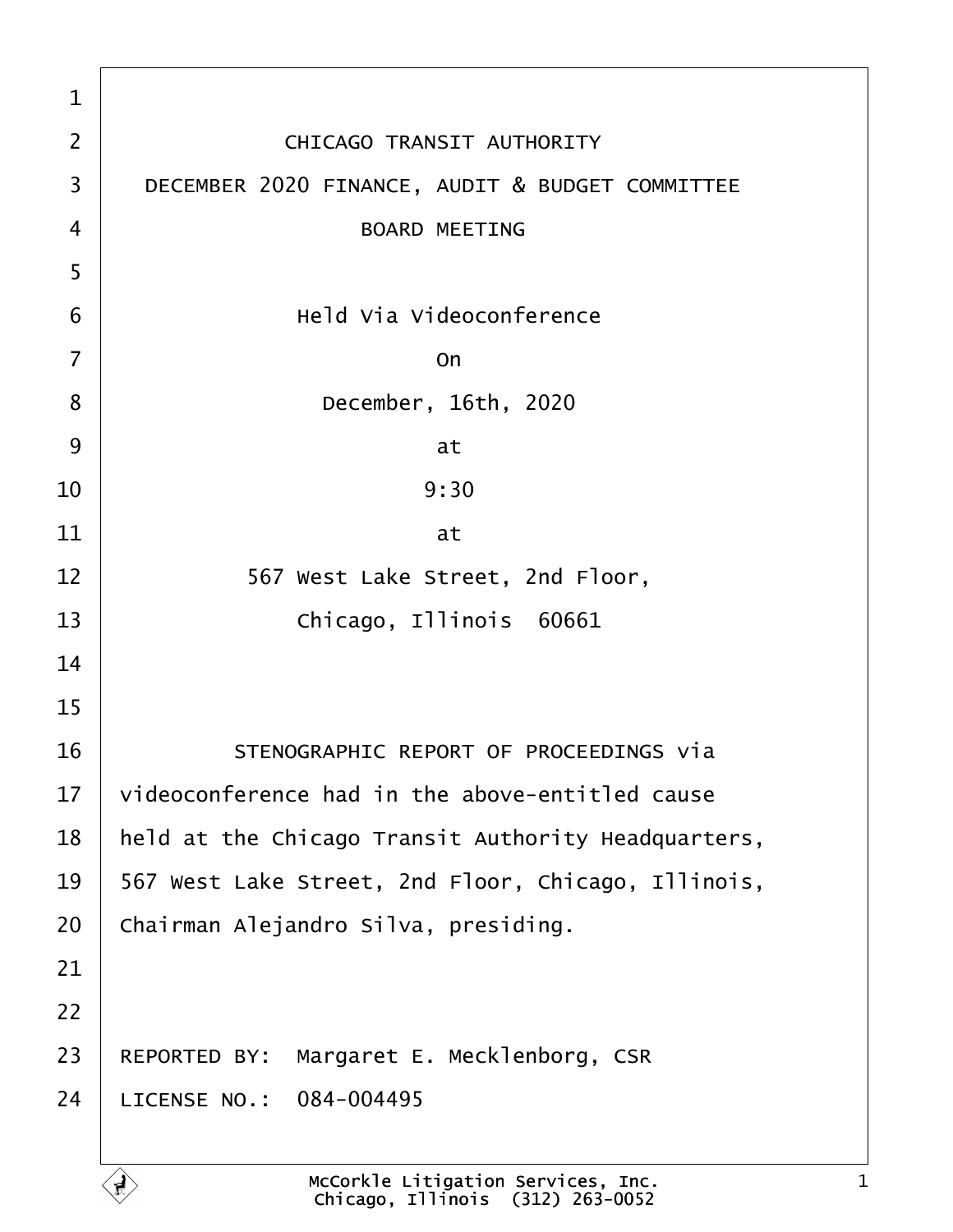| 1  | APPEARANCES:                                                                        |
|----|-------------------------------------------------------------------------------------|
| 2  | MS. ARABEL ALVA ROSALES, Vice Chair;<br>MR. GREGORY LONGHINI, Secretary;            |
| 3  | MR. DORVAL R. CARTER, JR., President;<br>MS. KAREN SEIMETZ, General Counsel;        |
| 4  | MR. ALEJANDRO SILVA, Chairman;<br>MR. KEVIN IRVINE, Director;                       |
| 5  | DR. L. BERNARD JAKES, Director;<br>REV. JOHNNY L. MILLER, Director;                 |
| 6  | <b>ALSO PRESENT:</b>                                                                |
| 7  | MR. JEREMY FINE, Chief Financial Officer;<br>MS. CAROLINE GALLAGHER,                |
| 8  | Chief Strategy, Data and Technology Officer;<br>MS. ELLEN MCCORMACK, Vice President |
| 9  | of Purchasing and Supply Chain;<br>MR. WILLIAM MOONEY,                              |
| 10 | Chief Infrastructure Officer;<br>MR. HERB NITZ,                                     |
| 11 | Director, Technology Engineering;<br>MR. JUANPABLO PRIETO,                          |
| 12 | Director of Diversity Programs and<br>Disadvantaged Business Enterprise Liaison     |
| 13 | Officer.                                                                            |
| 14 |                                                                                     |
| 15 |                                                                                     |
| 16 |                                                                                     |
| 17 |                                                                                     |
| 18 |                                                                                     |
| 19 |                                                                                     |
| 20 |                                                                                     |
| 21 |                                                                                     |
| 22 |                                                                                     |
| 23 |                                                                                     |
| 24 |                                                                                     |
|    |                                                                                     |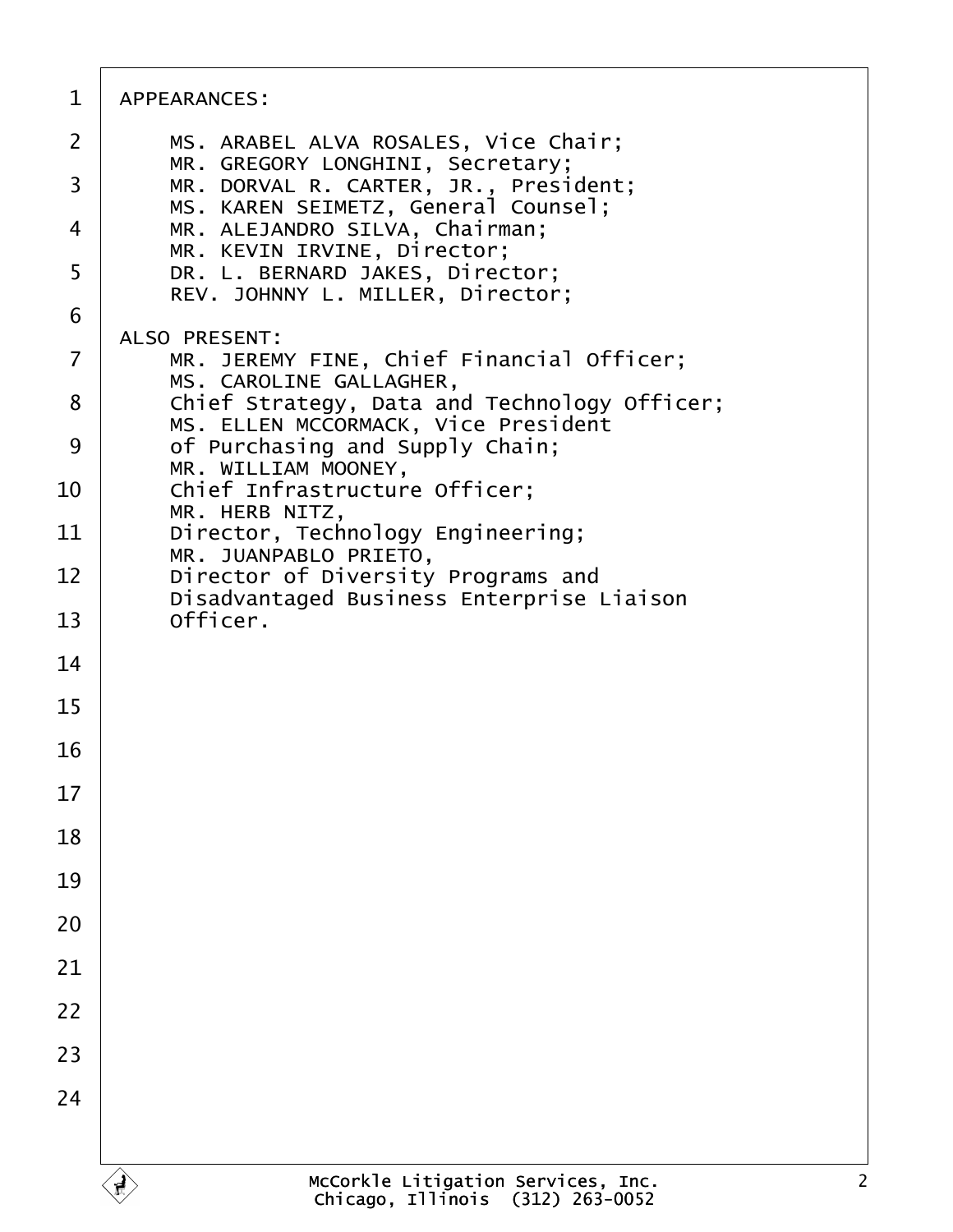<span id="page-2-0"></span>

| $\mathbf 1$ | (Whereupon, the following                           |
|-------------|-----------------------------------------------------|
| 2           | proceedings commenced via Zoom                      |
| 3           | at 9:30 a.m.)                                       |
| 4           | SECRETARY LONGHINI: Good morning. My name is        |
| 5           | Gregory Longhini. I'm the Board Secretary of the    |
| 6           | Chicago Transit Authority. On December 9th, 2020,   |
| 7           | the Chicago Transit Board, Office of the Secretary, |
| 8           | issued a notice of changed format of meetings of    |
| 9           | the Committee on Finance, Audit and Budget and the  |
| 10          | Chicago Transit Board meeting, both scheduled for   |
| 11          | December 16th, 2020, due to the Covid-19 pandemic.  |
| 12          | The Illinois Governor J.B. Pritzker issued a        |
| 13          | disaster proclamation on November 13th, 2020 to     |
| 14          | address this emergency. Section 12 of the           |
| 15          | proclamation declared that in-person attendance of  |
| 16          | more than fifty people is not feasible in light of  |
| 17          | public health concerns. This means that the         |
| 18          | Chicago Transit Authority public meetings occurring |
| 19          | on December 16th, 2020 will take place only         |
| 20          | virtually. Illinois Governor J.B. Pritzker's        |
| 21          | Executive Order 2020-07 was extended by his         |
| 22          | executive order through 20-37, as well as Illinois  |
| 23          | Attorney General guidance of public bodies, of the  |
| 24          | Opening Meetings Act and the Freedom of Information |
|             |                                                     |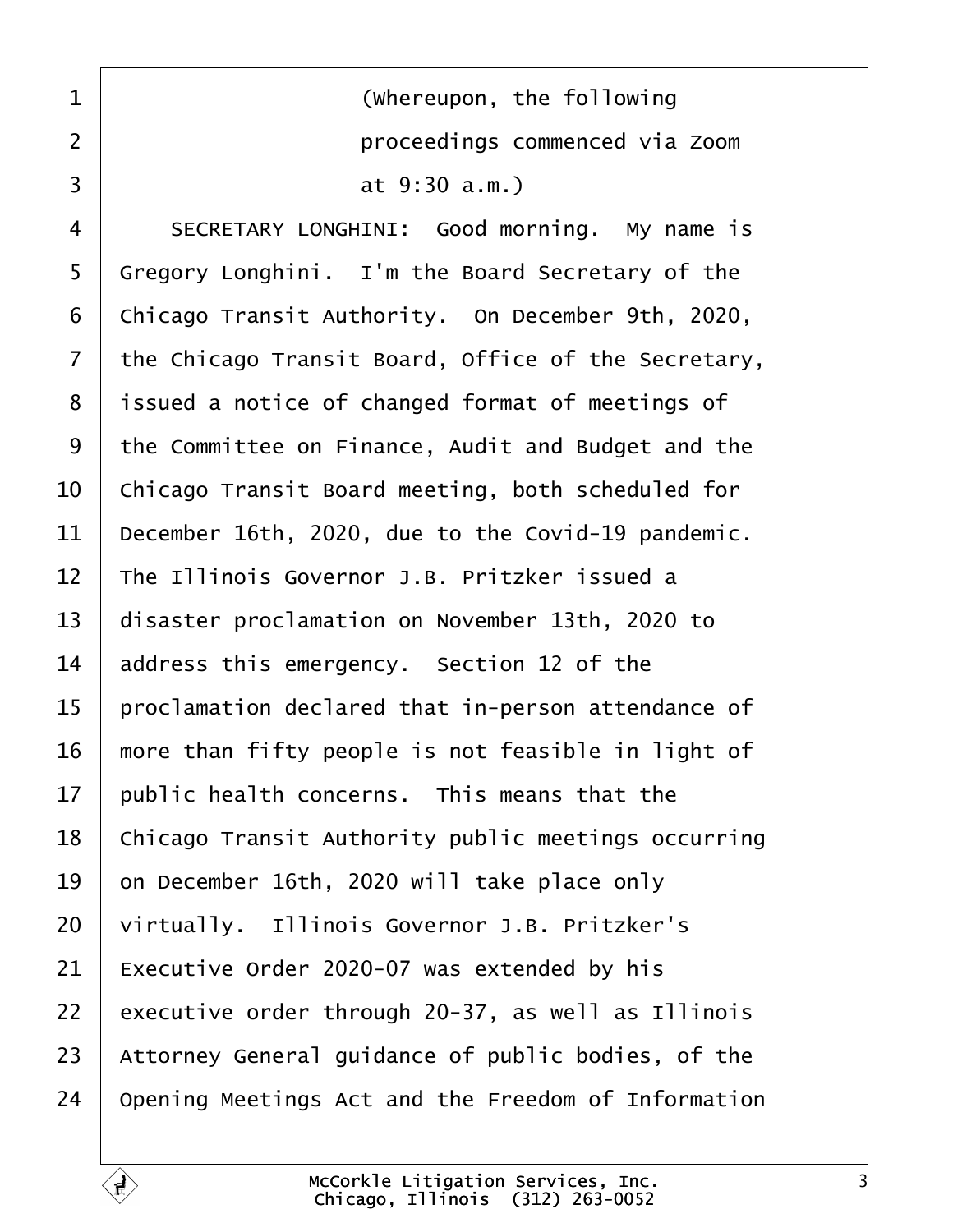<span id="page-3-0"></span>

| 1              | Act for the Covid-19 pandemic. It allows for        |
|----------------|-----------------------------------------------------|
| $\overline{2}$ | public bodies for the public meeting electronically |
| 3              | and prevents transmission of Covid 19. Chairman     |
| 4              | Silva, we are ready to begin the Finance, Audit and |
| 5              | <b>Budget Committee meeting.</b>                    |
| 6              | CHAIRMAN SILVA: Good morning.                       |
| $\overline{7}$ | <b>SECRETARY LONGHINI: Good morning.</b>            |
| 8              | CHAIRMAN SILVA: I'd like to call to order the       |
| 9              | December 16th, 2020 meeting of the Committee of     |
| 10             | Finance, Audit and Budget. Will the secretary call  |
| 11             | the roll?                                           |
| 12             | <b>SECRETARY LONGHINI: Yes. Director Miller?</b>    |
| 13             | MR. MILLER: Yes.                                    |
| 14             | <b>SECRETARY LONGHINI: Director Jakes?</b>          |
| 15             | <b>DIRECTOR JAKES: Here.</b>                        |
| 16             | <b>SECRETARY LONGHINI: Director Irvine?</b>         |
| 17             | DIRECTOR IRVINE: Here.                              |
| 18             | <b>SECRETARY LONGHINI: Director Alva Rosales?</b>   |
| 19             | <b>DIRECTOR ROSALES: Present.</b>                   |
| 20             | <b>SECRETARY LONGHINI: Director -- or Chairman</b>  |
| 21             | Silva?                                              |
| 22             | <b>CHAIRMAN SILVA: Here.</b>                        |
| 23             | SECRETARY LONGHINI: Chairman, we have a quorum      |
| 24             | with five members of the Committee present. And     |
|                |                                                     |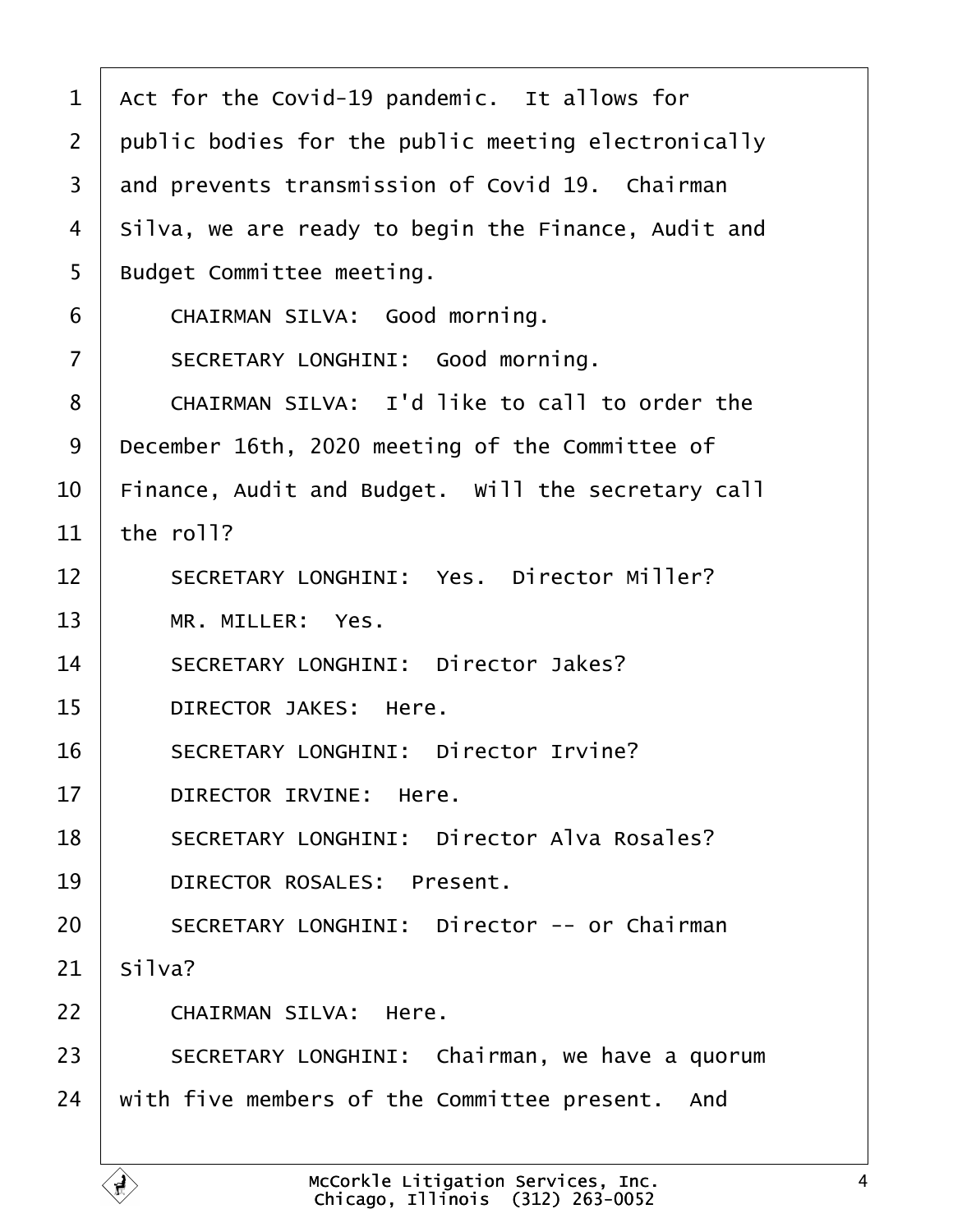<span id="page-4-0"></span>

| 1              | let the record show that myself and General Counsel   |
|----------------|-------------------------------------------------------|
| $\overline{2}$ | Karen Seimetz are in the CTA headquarters here at     |
| 3              | 567 West Lake Street. You may proceed, Chairman.      |
| 4              | <b>CHAIRMAN SILVA: Our first order of business is</b> |
| 5              | the approval of the Committee minutes of              |
| 6              | November 18th, 2020. May I have a motion to           |
| 7              | approve?                                              |
| 8              | DIRECTOR JAKES: So moved.                             |
| 9              | DIRECTOR MILLER: Second.                              |
| 10             | SECRETARY LONGHINI: Move and seconded by              |
| 11             | Directors Jakes and Miller of the motion on the       |
| 12             | minutes. Director Miller?                             |
| 13             | <b>DIRECTOR MILLER: Yes.</b>                          |
| 14             | <b>SECRETARY LONGHINI: Director Jakes?</b>            |
| 15             | DIRECTOR JAKES: Yes.                                  |
| 16             | <b>SECRETARY LONGHINI: Director Irvine?</b>           |
| 17             | DIRECTOR IRVINE: Yes.                                 |
| 18             | <b>SECRETARY LONGHINI: Director Alva Rosales?</b>     |
| 19             | DIRECTOR ROSALES: Yes.                                |
| 20             | <b>SECRETARY LONGHINI: Chairman Silva?</b>            |
| 21             | <b>CHAIRMAN SILVA: Yes.</b>                           |
| 22             | SECRETARY LONGHINI: The motion is approved.           |
| 23             | Sir, you may proceed.                                 |
| 24             | CHAIRMAN SILVA: The next order of business is         |
|                |                                                       |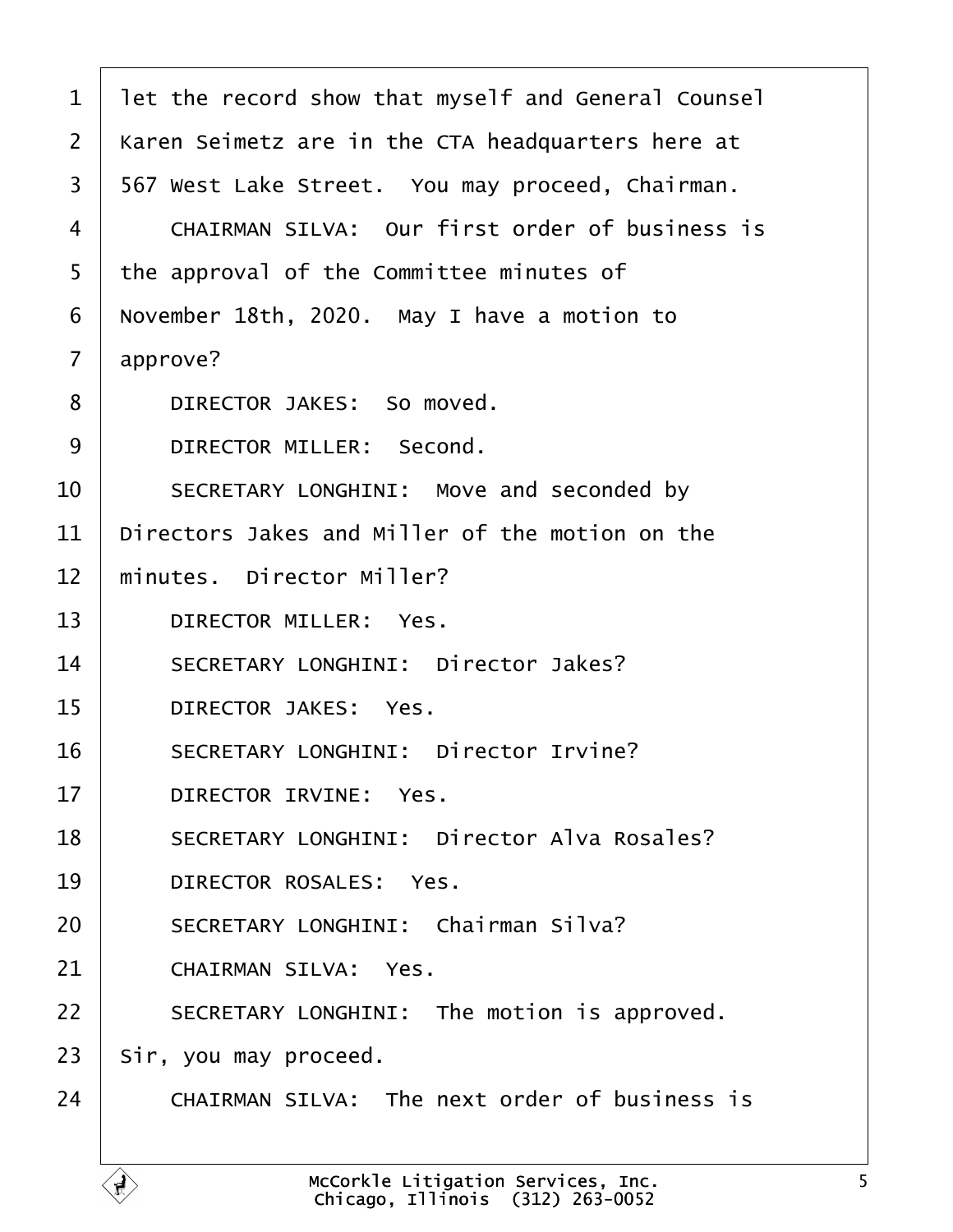<span id="page-5-0"></span>

| 1              | the finance report. Jeremy Fine.                    |
|----------------|-----------------------------------------------------|
| $\overline{2}$ | OFFICER FINE: Good morning. Jeremy Fine, your       |
| 3              | Chief Financial Officer, and I'll be giving an      |
| 4              | overview for October. On the next page we see       |
| 5              | system-generated revenues. We see farebox and pass  |
| 6              | totals down about 37 million dollars. This tracks   |
| $\overline{7}$ | approximately what we've seen over the last several |
| 8              | months but slightly down to that due to the second  |
| 9              | wave of Covid starting to take effect in October.   |
| 10             | The non-farebox totals are down about 3 million so  |
| 11             | overall down about 40 million for the month of      |
| 12             | October to our budget. On the next page you see     |
| 13             | the year-to-date numbers. A similar trajectory on   |
| 14             | the various lines. We see fare and pass total is    |
| 15             | down about 288 million. The reduced fare subsidy    |
| 16             | coming in on budget and the non-farebox totals down |
| 17             | about 22 million. So overall the total revenues     |
| 18             | are down about 310 million dollars on a             |
| 19             | year-to-date budgetary basis. But again the story   |
| 20             | is we'll talk about in a moment is CARES funding.   |
| 21             | CARES funding has been the critical component for   |
| 22             | us to be able to bridge the gaps that are created   |
| 23             | both here as outlined on system-generated revenues  |
| 24             | as well as what we'll talk about in a moment on     |
|                |                                                     |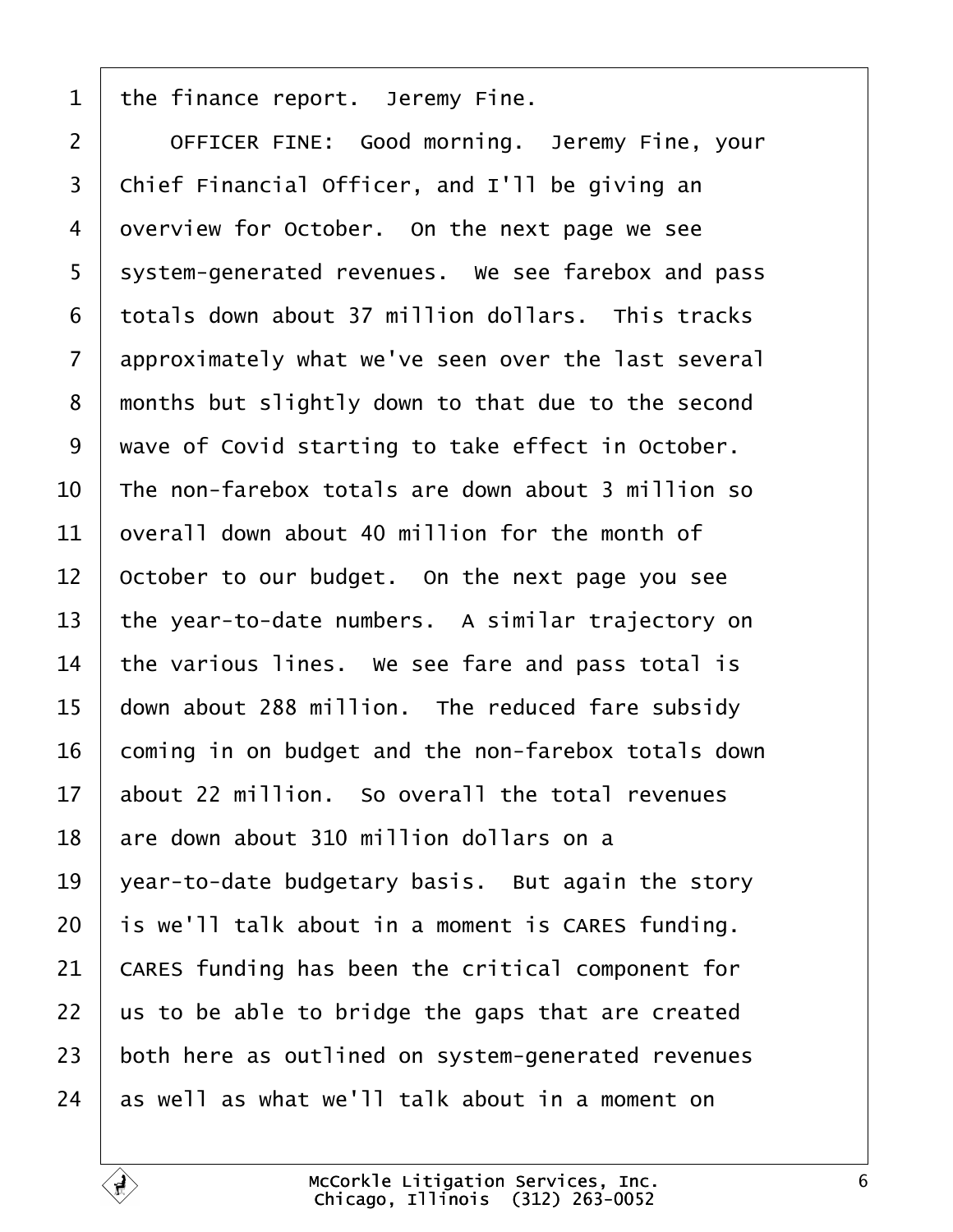<span id="page-6-0"></span>1 public funding.

 $2 \mid$  On the next page we outline our expenses. 3 Again for the month of October we've done a good 4 *ibb* of continuing to control our expenses as best 5 we can. This is allowing us to stretch those 6 dritical CARES dollars as far as we can into 2021. 7 You see here for October we see labor expenses 8 slightly favorable to the budget as well as 9 materials. Fuel and power continue to be a strong 10 performer for us throughout the year. And other 11 expenses come in favorable as well. So we end up 12 the month of October about six and a half, slightly 13 less. A million dollars favorable to budget. You 14 see this carrying over on the year-to-date slide as 15 well. Year-to-date expenses we see slight 16 unfavorability on a year-to-date basis on labor and 17 materials but essentially flat. Fuel and power, as 18 I mentioned, have been very strong performers 19 throughout the year as is other expenses. So 20 byerall we've saved to budget about 25 million 21  $\theta$  ollars. But if you -- this helps us offset a 22 bortion of the shortfall that we saw on the revenue 23 side so on a net-net basis, on a year-to-date basis 24 we're negative about 285 instead of the 310 that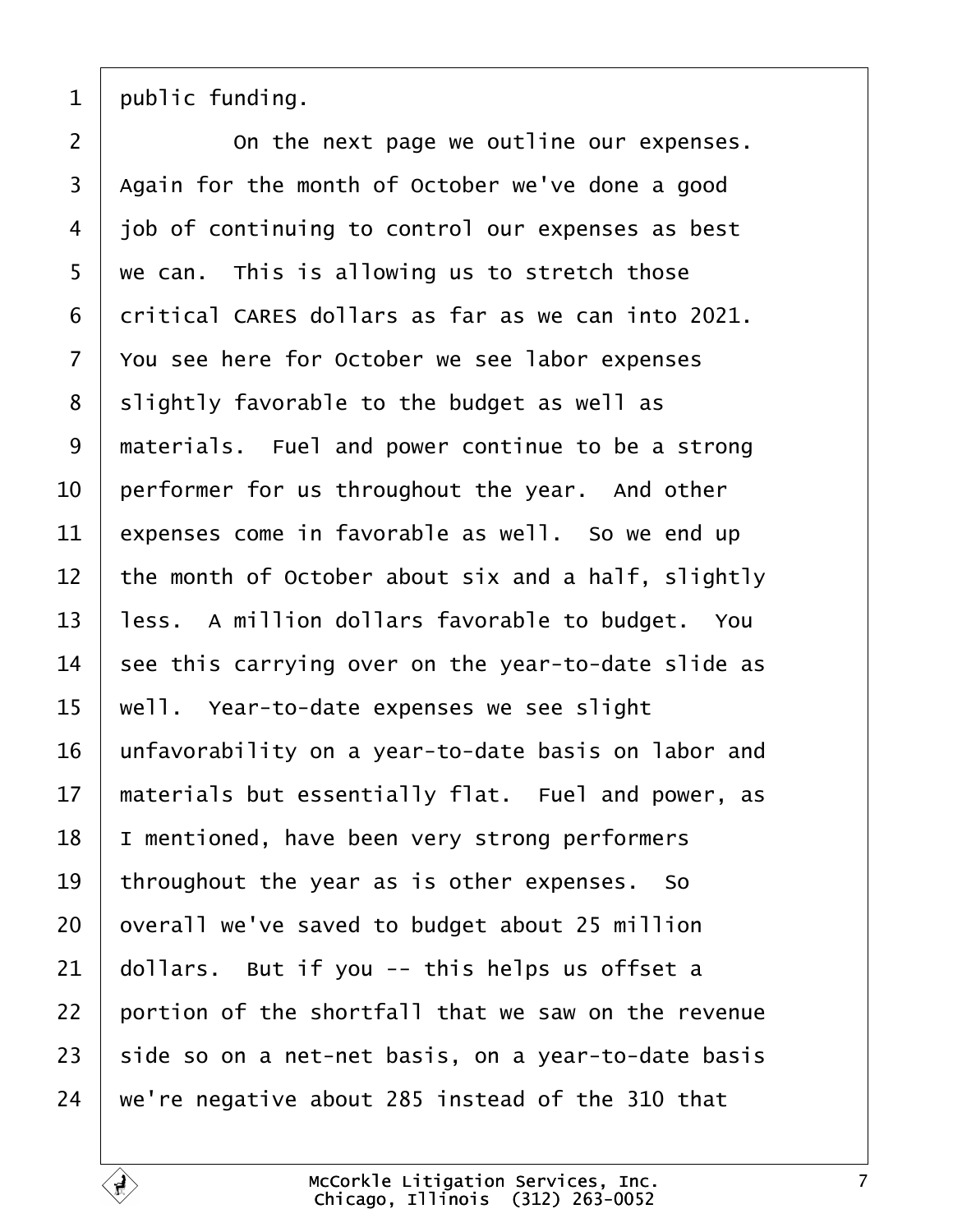<span id="page-7-0"></span>1 were shortfall on revenues alone. So again this 2 has been a concerted effort throughout the 3 department here at CTA to control expenses as best 4 we can allowing us to stretch those critical CARES 5 dollars as far as we can into 2021.  $6 \mid$  On the next page we outline our public 7 funding. As you can see here, we are slightly 8 unfavorable but it has regained a little bit of a ·9· ·foothold over -- over the months since the outbreak 10 bt Covid. So we see sales tax down about 4 million 11 dollars as is PTF. The real estate transfer tax is 12  $\,$  down a little over a million. So we end up the 13 month at about nine and a half million dollars, 9.4 14 million dollars down on the budget. On a 15 vear-to-date basis we see a similar trajectory on 16 the lines and we have an unfavorable balance on a 17  $\sqrt{2}$  vear-to-date basis of slightly under 100 million 18 dollars. Again CARES funding has been the critical 19 component to help us bridge the gap for the 20 shortfalls that we're seeing both on 21 system-generated revenues as well as public 22 funding. 23 **Comet Languist** 23 **Combinding 123 COM CARES** Act 24 draws. As you may recall, we received 817 million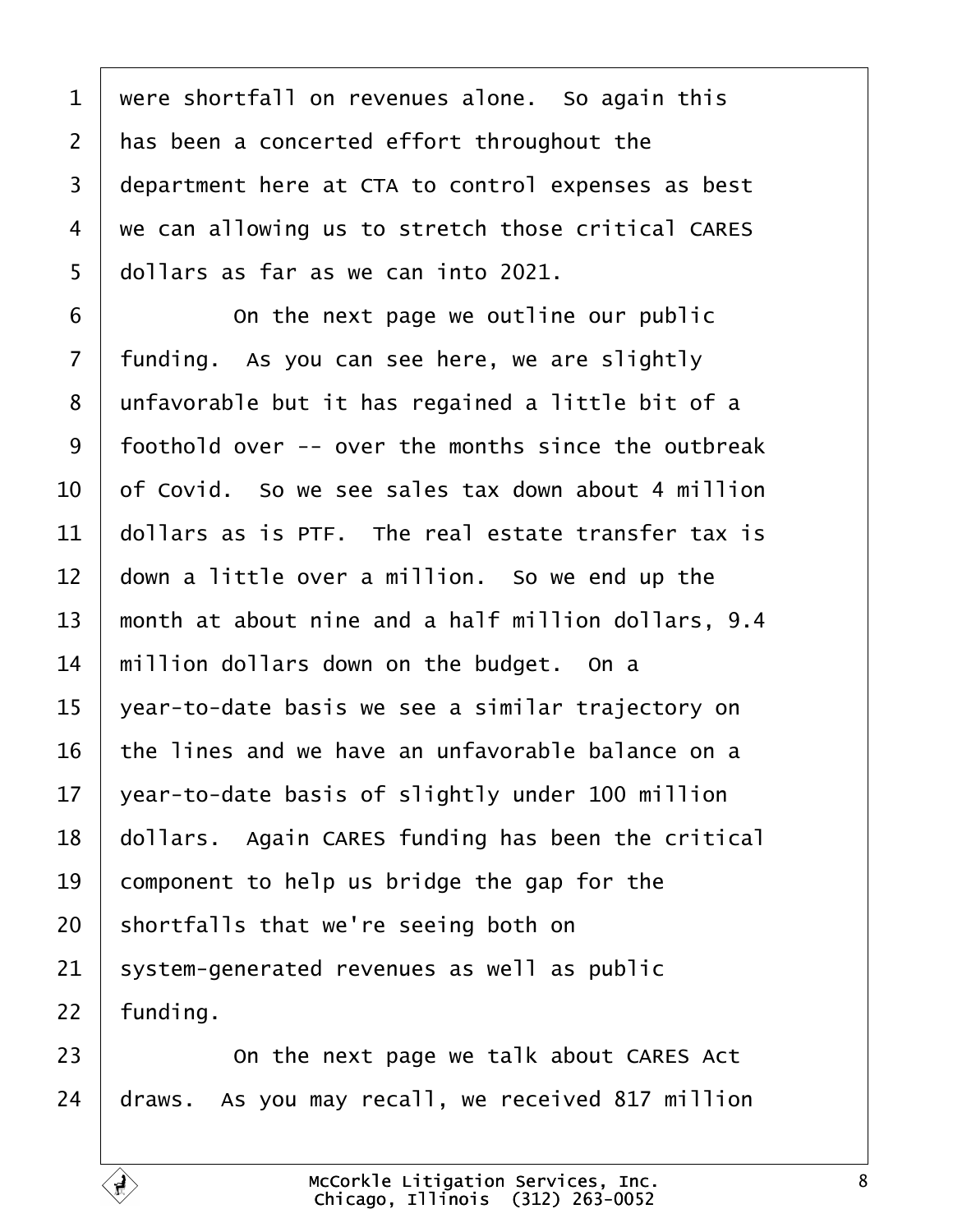<span id="page-8-0"></span>1 dollars of total CARES funding. We've drawn down a 2 little over 350 million dollars total on a 3 year-to-date basis or about 45 percent. So again 4 we talked about last month as part of our budget in 5 an expectation to be able to have some of the CARES 6 funding, you know, carry over into 2021. We're 7 still on track for that. So again, you know, we've 8 been able to control expenses allowing us to drag ·9· ·these CARES dollars out as far as we can and will 10 continue to do that through the remaining portion 11 b f the year as we close out November and December.  $12$   $\Box$  On the next page we talked about the three 13 commodities that we purchase: Fuel, power and 14 hatural gas. We're in the process of doing RFPs 15 for both fuel and natural gas. So once we complete 16 those processes, we'll be able to lock in future 17  $\sqrt{2}$  vears beyond 2022 for each of those commodities. 18 You know, with regard to power, we're already 19 locked in through 2024 but again we will look for 20 by portunistic buys particularly on fuel and natural 21  $\theta$ as as we move forward as we get those RFPs set up 22 and allow us to start purchasing in those outer 23 vears. That concludes my report for the month of 24 October. I'm glad to answer any questions.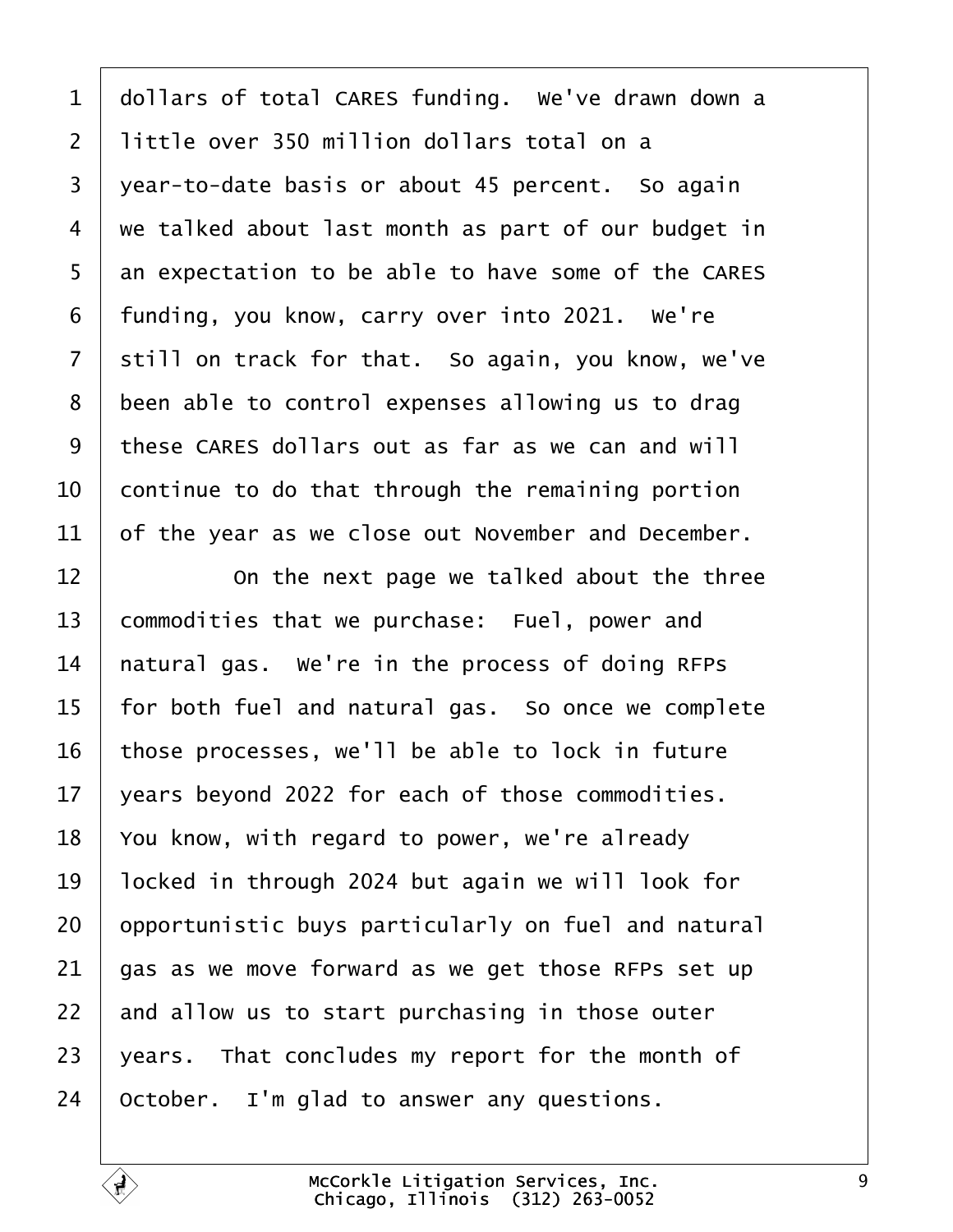- <span id="page-9-0"></span>1 | CHAIRMAN SILVA: I mean the way it looks, okay,
- 2 it looks okay that we're going to make it okay this
- 3 year. Do you feel comfortable also that we can
- 4 make it?
- 5 | OFFICER FINE: Yes. You know, we will continue
- ·6· ·to have CARES funding to staunch any of the
- 7 shortfalls that we see with regard to
- 8 system-generated revenues or public funding. It
- ·9· ·will be critical though for 2021 to receive
- 10 additional CARES funding as we move into budget
- 11  $\sqrt{2}$  vear 2021. But yes. We will -- we will be able
- 12 to, you know, bridge with the CARES funding that we
- 13 have received to date through budget year, calendar
- 14 vear 2020.
- 15 | CHAIRMAN SILVA: Thank you.
- 16 | SECRETARY LONGHINI: Director Rosales, any
- 17 **questions?**
- 18 | DIRECTOR ROSALES: No questions. Just a
- 19 comment. Again just really great on what is being
- 20 done on the side of expenses. You know, to be 25
- 21 million in the positive that's a great feat.
- 22 Especially during these very difficult times. And
- 23 then to contain with regards to the public funding
- 24  $\,$  so that we're not -- we're spending as little as we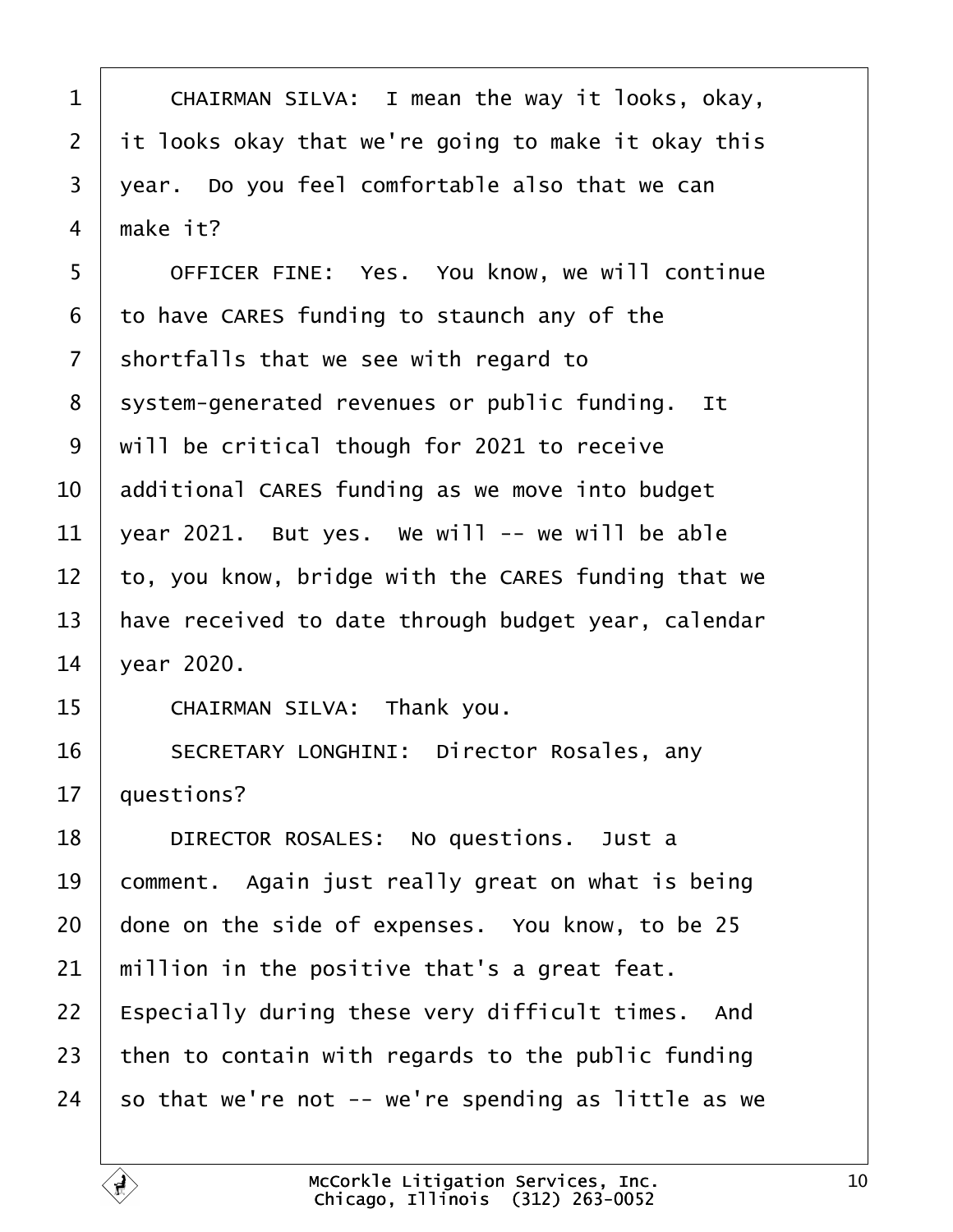<span id="page-10-0"></span>

| 1              | dan and then extending it as much as possible. I    |
|----------------|-----------------------------------------------------|
| $\overline{2}$ | have a quick question though. With regard to        |
| 3              | power, those numbers that we've already looked at   |
| 4              | power with regard to the electrical buses that's    |
| 5              | all included in -- in that in what we're going to   |
| 6              | be doing? That spend includes that because I know   |
| 7              | that's a couple of years out. We're already set     |
| 8              | there.                                              |
| 9              | OFFICER FINE: Yes. So anything with regard          |
| 10             | to, you know, novation from diesel to, you know,    |
| 11             | battery power, you know, electric buses, we would   |
| 12             | be novating, you know, the cost accordingly between |
| 13             | the budget lines.                                   |
| 14             | DIRECTOR ROSALES: That's all set. Great.            |
| 15             | Great work. Thank you.                              |
| 16             | OFFICER FINE: Thank you.                            |
| 17             | <b>SECRETARY LONGHINI: Director Irvine, any</b>     |
| 18             | questions?                                          |
| 19             | DIRECTOR IRVINE: No questions. Thanks, Greg.        |
| 20             | <b>SECRETARY LONGHINI: Sure. Director Jakes?</b>    |
| 21             | DIRECTOR JAKES: No questions.                       |
| 22             | <b>SECRETARY LONGHINI: Director Miller?</b>         |
| 23             | DIRECTOR MILLER: No questions.                      |
| 24             | <b>SECRETARY LONGHINI: There are no further</b>     |
|                |                                                     |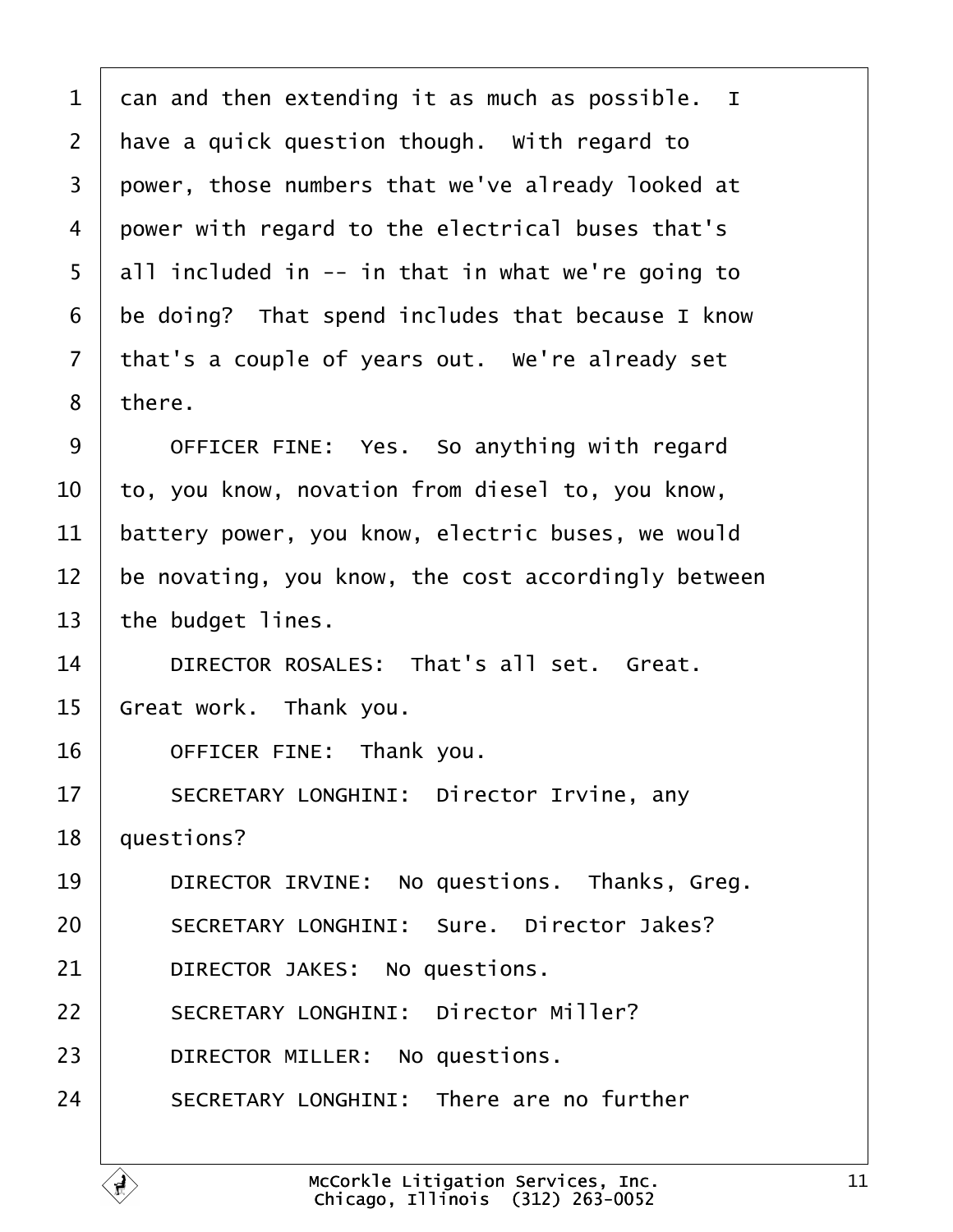- <span id="page-11-0"></span>1 duestions on this matter, Chairman Silva, so we may
- 2 proceed to agenda item number four.
- 3 CHAIRMAN SILVA: The next order of business
- 4 since -- since there are no further questions, may
- 5 I ask to place this item on the omnibus for Board
- 6 approval?
- 7 | SECRETARY LONGHINI: No. Chairman Silva,
- 8 we -- we don't need to place the finance report.
- 9 It's already been accepted by the Board so we can
- 10 just move on to number four, the first ordinance.
- 11  $\parallel$  CHAIRMAN SILVA: The next order of business is
- 12 the review of an experimental University Pass,
- 13 U-Pass, Program agreement with the University of
- 14 Illinois and Chicago UIC for certain part-time
- 15 students for the spring 2021 term. Jeremy and
- 16 chair approval.
- 17 | OFFICER FINE: Thank you. I'm Jeremy Fine,
- 18 Chief Financial Officer. And good morning. Today
- 19 for your consideration I present an ordinance for
- 20 an extension of the University of Illinois at
- 21 Chicago UIC part-time U-Pass pilot program for the
- 22 spring 2021 term. Per the pilot program graduate,
- 23 undergraduate and part-time students taking between
- 24 eight and eleven credit hours are eligible to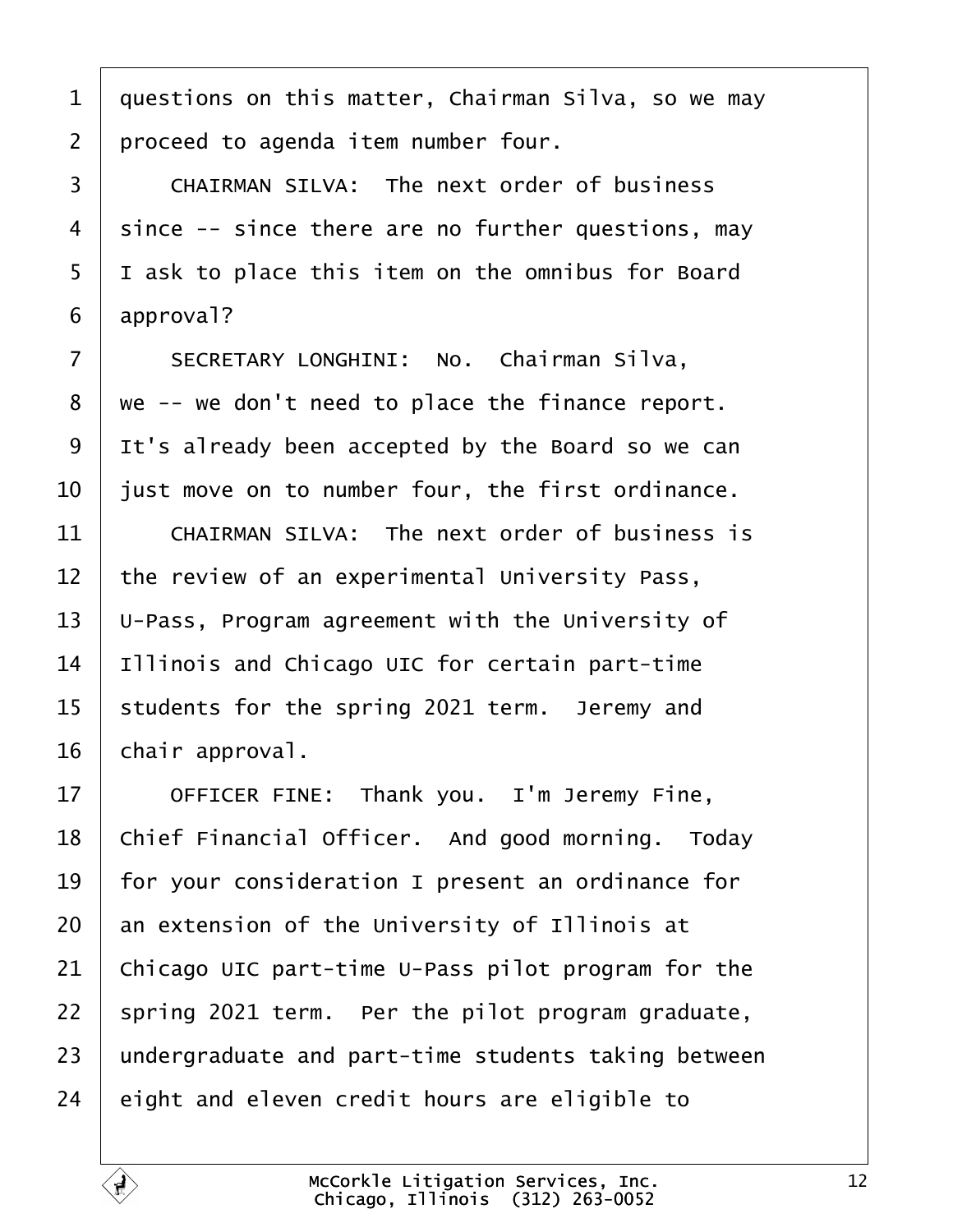<span id="page-12-0"></span>

| 1  | receive a U-Pass. UIC participated in the U-Pass    |
|----|-----------------------------------------------------|
| 2  | pilot during the fall of the 2020 term which was    |
| 3  | successful and UIC expressed interest in continuing |
| 4  | the pilot for an additional semester. Over 1100     |
| 5  | part-time students were issued U-Passes during the  |
| 6  | fall 2020 term and expect -- and we expect a        |
| 7  | similar number in the spring. Consistent with the   |
| 8  | entire U-Pass program and due to Covid-19, U-Pass   |
| 9  | schools are allowed to selectively enroll students  |
| 10 | that want a U-Pass and not the entire student       |
| 11 | population. (Inaudible) pilot is consistent with    |
| 12 | the full-time program and will continue at \$1.25 a |
| 13 | day. I'm glad to answer any questions you may       |
| 14 | have.                                               |
| 15 | CHAIRMAN SILVA: How do you account for the          |
| 16 | remote classes?                                     |
| 17 | OFFICER FINE: So how have we -- how have we         |
| 18 | accounted for those?                                |
| 19 | CHAIRMAN SILVA: I mean you are giving the pass      |
| 20 | for people -- for people that is taking remote      |
| 21 | classes?                                            |
| 22 | OFFICER FINE: Yeah. So if students want to          |
| 23 | opt in to the U-Pass program whether it's as part   |
| 24 | of this pilot for part-time students or full-time   |
|    |                                                     |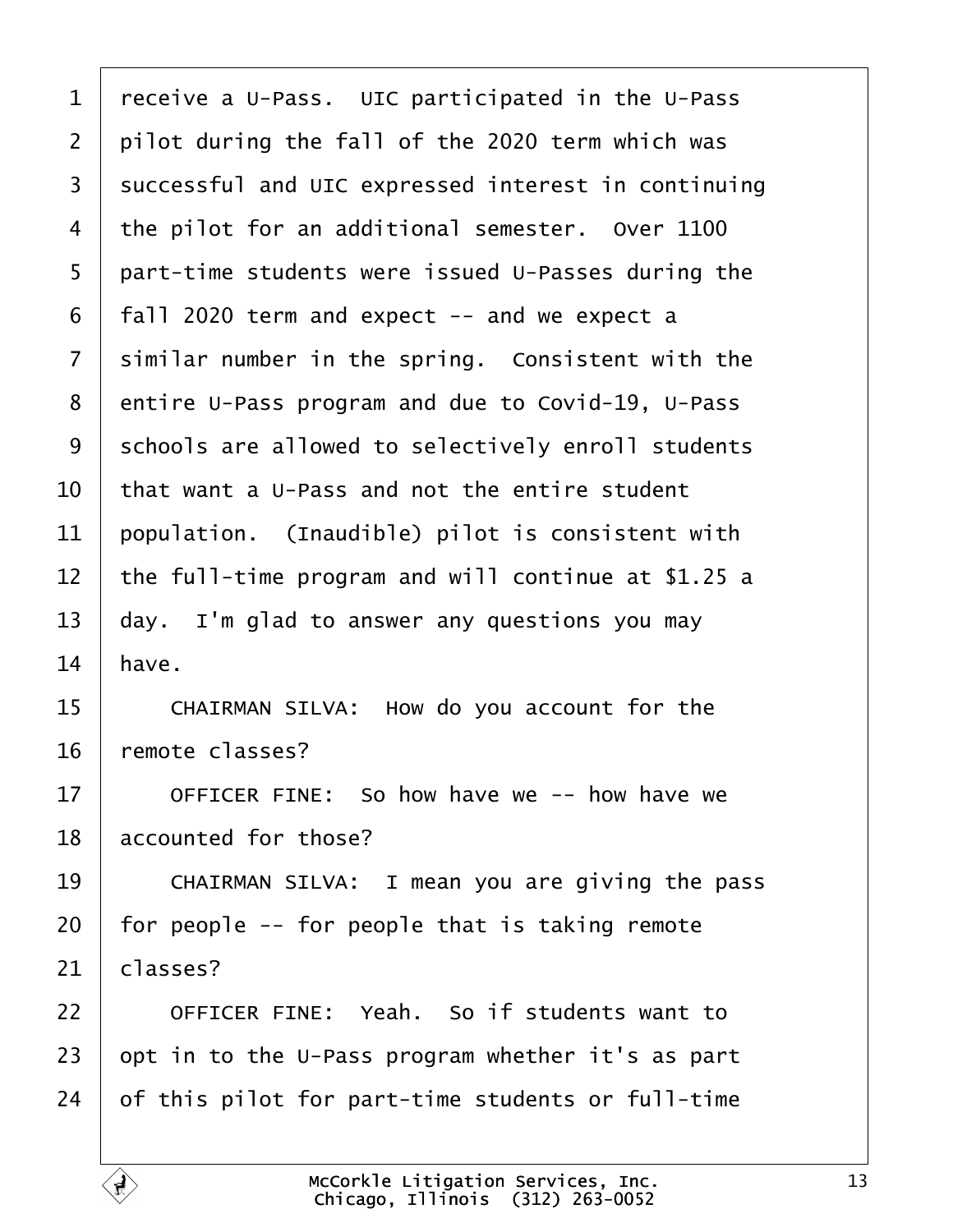<span id="page-13-0"></span>

| $\mathbf 1$    | students because of the pandemic we've allowed      |
|----------------|-----------------------------------------------------|
| $\overline{2}$ | folks to opt in. There still is a fair number of    |
| 3              | participants both on the full-time program as well  |
| 4              | as this part-time pilot. Because students -- you    |
| 5              | know, because classes have, you know, kind of       |
| 6              | evolved throughout the period sometimes depending   |
| $\overline{7}$ | on which school you're talking about, you know,     |
| 8              | students have still had some classes on site from   |
| 9              | time to time. They also have laboratory work as     |
| 10             | well as being able to access the libraries. So      |
| 11             | there is a need for students to be able to traverse |
| 12             | back and forth, you know, throughout the --         |
| 13             | throughout the city to get to their schools on a    |
| 14             | regular basis. And again we've seen tremendous      |
| 15             | support in participation in the part-time program   |
| 16             | here at UIC, you know, which is kind of evidence of |
| 17             | the fact that students still are needing to get     |
| 18             | back and forth to -- to their respective            |
| 19             | university, in this case UIC, throughout the        |
| 20             | pandemic. So we expect that to continue through     |
| 21             | the spring semester and, you know, again I think    |
| 22             | that's bolstered by the fact that UIC and the       |
| 23             | students that have been participating found this a  |
| 24             | very successful program and one that they wanted to |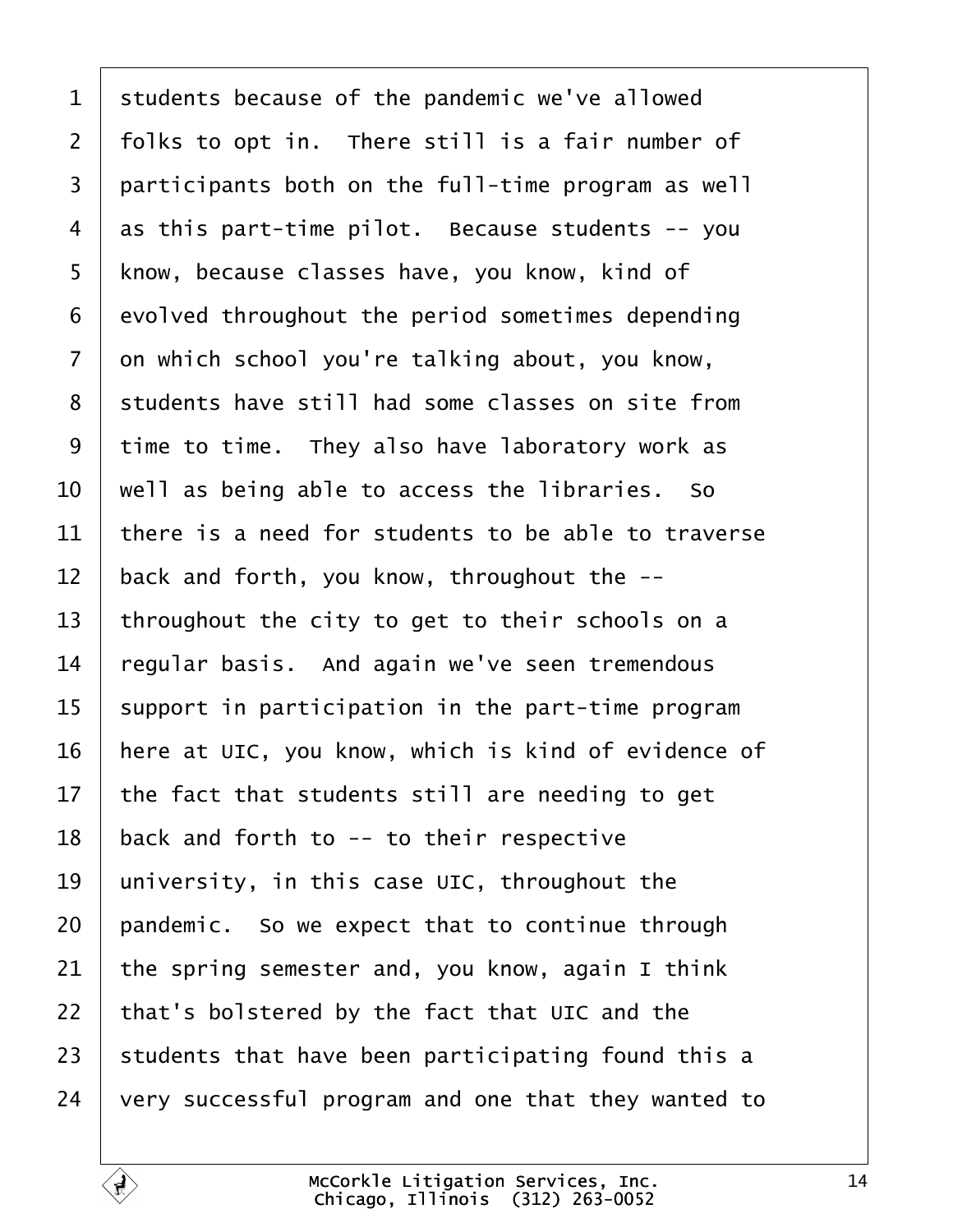<span id="page-14-0"></span>

| 1  | dontinue into that spring semester.                 |
|----|-----------------------------------------------------|
| 2  | CHAIRMAN SILVA: Do we have many, many other         |
| 3  | universities, okay, or we don't have a plan yet?    |
| 4  | OFFICER FINE: So yes. You know, we have a           |
| 5  | large cadre, you know, of participants on the       |
| 6  | full-time program. We're running two pilots         |
| 7  | durrently, you know, on the part-time program. One  |
| 8  | with City Colleges of Chicago and one here with     |
| 9  | UIC. Because of the success of both of those        |
| 10 | programs, those part-time programs, other schools   |
| 11 | are starting to notice and are inquiring about      |
| 12 | funning a pilot with them as well. So I think       |
| 13 | we'll be back to the Board in relatively short      |
| 14 | order hopefully with some additional schools that   |
| 15 | want to participate in this program as well. You    |
| 16 | know, obviously with the Covid situation a lot of   |
| 17 | schools are still evaluating, you know, things but, |
| 18 | you know, again we expect to come back to the Board |
| 19 | in relatively short order with some additional      |
| 20 | schools that have expressed interest in the         |
| 21 | program.                                            |
| 22 | CHAIRMAN SILVA: Thank you.                          |
| 23 | <b>SECRETARY LONGHINI: Director Alva Rosales?</b>   |
| 24 | DIRECTOR ROSALES: No questions. Just 1100 is        |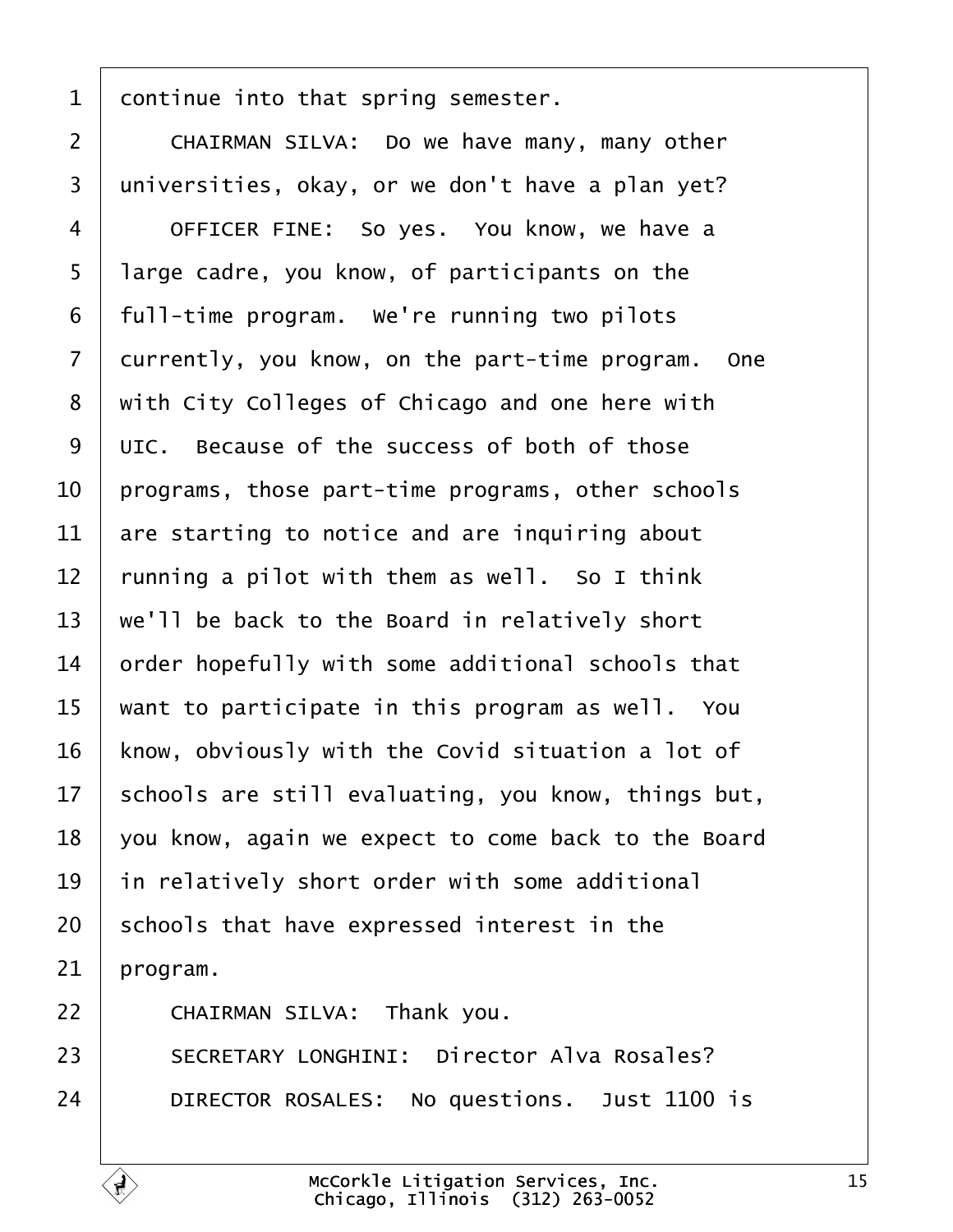<span id="page-15-0"></span>

| 1              | quite a few. That's a good number.                  |
|----------------|-----------------------------------------------------|
| $\overline{2}$ | OFFICER FINE: You know, we were -- we were          |
| 3              | very excited about that number as was the -- as was |
| 4              | the school. So, you know, again that's been a very  |
| 5              | successful program even in the -- even in light of  |
| 6              | the current pandemic. It's been very successful     |
| 7              | and it's been a big assistance to the students that |
| 8              | need to get back and forth as well as just          |
| 9              | providing an additional service here at CTA. So     |
| 10             | we're very excited about it.                        |
| 11             | DIRECTOR ROSALES: Thank you.                        |
| 12             | <b>SECRETARY LONGHINI: Director Irvine?</b>         |
| 13             | DIRECTOR IRVINE: No questions.                      |
| 14             | <b>SECRETARY LONGHINI: Director Jakes?</b>          |
| 15             | DIRECTOR JAKES: Jeremy, this -- so this             |
| 16             | program will be revisited every semester?           |
| 17             | <b>OFFICER FINE: Yes.</b>                           |
| 18             | DIRECTOR JAKES: That becomes contractual?           |
| 19             | OFFICER FINE: Yeah. And eventually we will          |
| 20             | morph it into something that's longer term but      |
| 21             | again we're trying to, you know, feed the need of   |
| 22             | the various schools that are participating in the   |
| 23             | pilot, understand ridership trends and things like  |
| 24             | that and then once everything kind of settles down  |

 $\Gamma$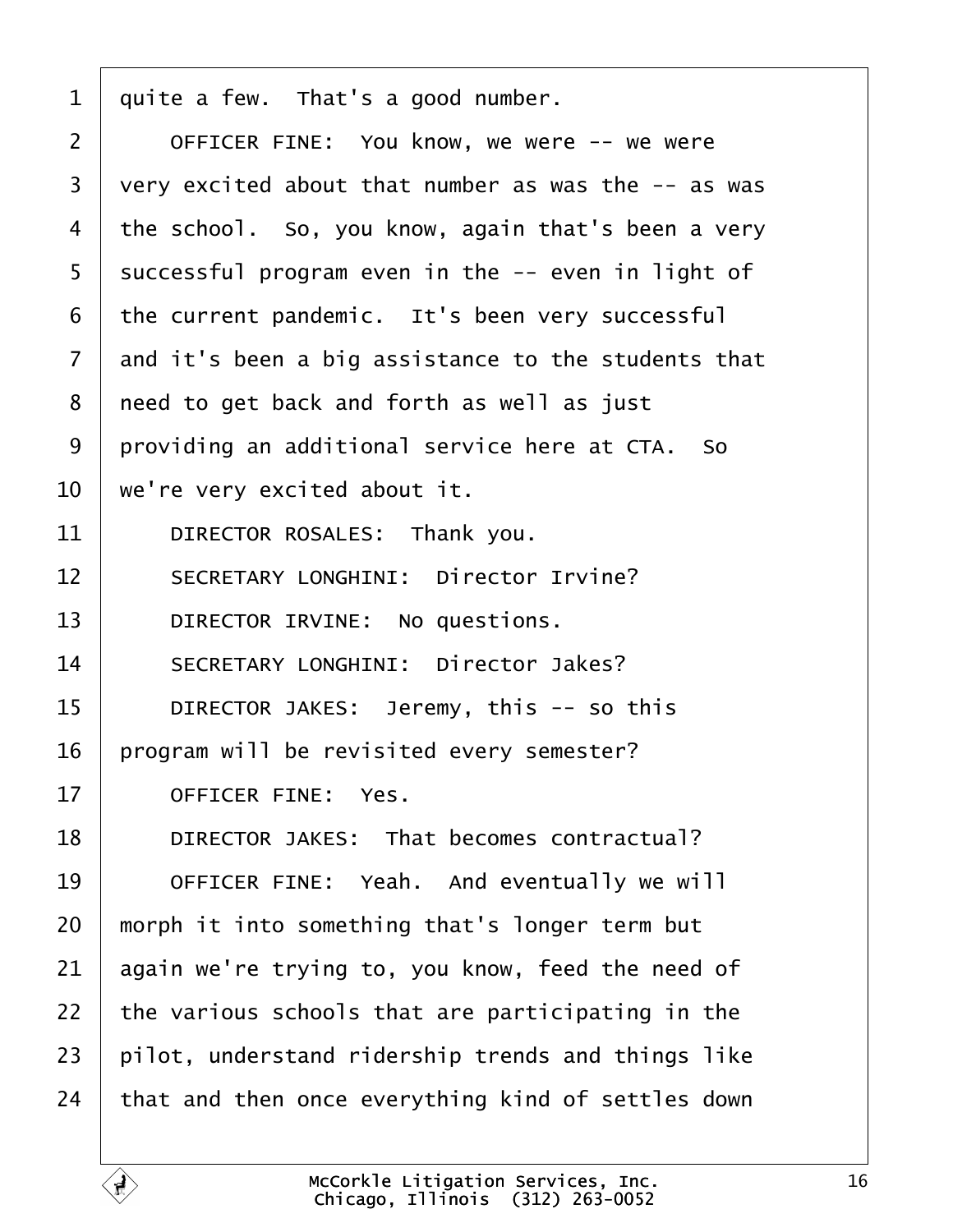<span id="page-16-0"></span>1 we'll be working on developing a longer term 2 solution. But again right now the pilot is working 3 well for both the schools as well as CTA. So again 4 it's -- this will be extended for the spring. You 5 know, again once things settle down post-Covid 6 we'll be evaluating it longer term. 7 | DIRECTOR JAKES: Great job. Thank you, Jeremy. 8 | SECRETARY LONGHINI: Director Miller, any 9 duestions? 10 | DIRECTOR MILLER: No questions. 11 | SECRETARY LONGHINI: All right. Chairman 12 Silva, since there are no further questions -- I'm 13 sorry. That concludes the questions, Chairman 14 Silva, for this matter. 15 **CHAIRMAN SILVA: So since there are no further** 16 guestions, can I place item on the omnibus for? 17 Board approval? 18 | DIRECTOR JAKES: So moved. 19 | DIRECTOR MILLER: Second. 20 | SECRETARY LONGHINI: Moved and seconded by 21 Directors Miller -- or Directors Jakes and Miller. 22 So, Chairman Silva, can we now proceed to agenda 23 **item five?** 24 CHAIRMAN SILVA: Our next order of business is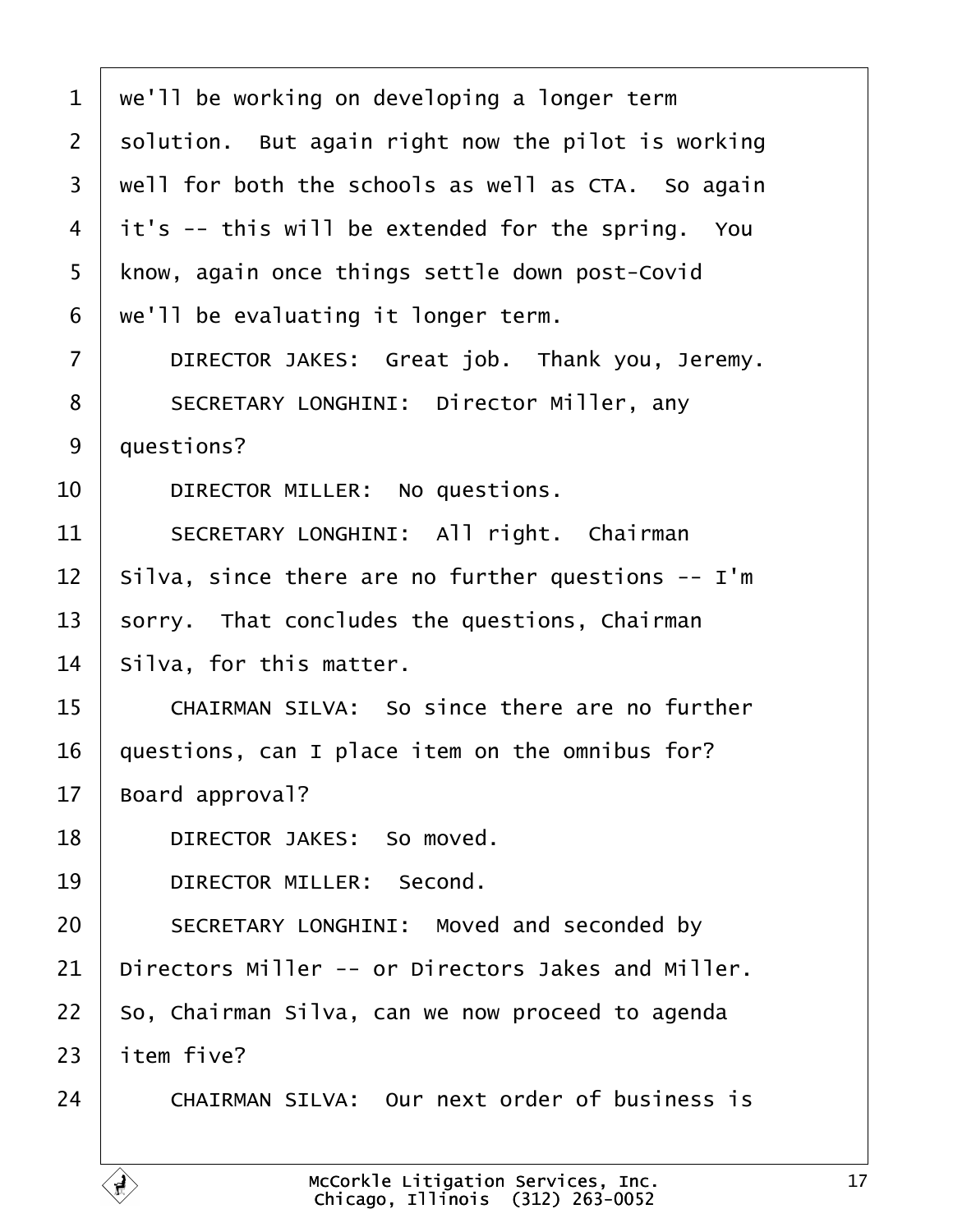<span id="page-17-0"></span>

| 1              | the review of an ordinance authorizing an amendment |
|----------------|-----------------------------------------------------|
| $\overline{2}$ | to a sublease between Sterling Racine, LLC and      |
| 3              | Shipbob, Inc. for property located at 120 North     |
| $\overline{4}$ | Racine Avenue, Chicago, Illinois. Bill Mooney.      |
| 5              | MR. MOONEY: Bill Mooney, Chief Infrastructure.      |
| 6              | Good morning. Staff recommends approval of an       |
| $\overline{7}$ | drdinance authorizing an amendment to a sublease    |
| 8              | between Sterling Racine, LLC and Farpoint           |
| 9              | Development, LLC for property located at 120 North  |
| 10             | Racine Avenue. On August 12th, 2015, the Transit    |
| 11             | Board approved a ten-year lease with Sterling       |
| 12             | Racine, LLC for 84,879 square feet on the first and |
| 13             | second floors of the city-owned building --         |
| 14             | CTA-owned building at 120 North Racine. On          |
| 15             | February 14th, 2018, the Board approved a two-year  |
| 16             | sublease between Sterling Racine, LLC and           |
| 17             | Shipbob, Inc. with the sublease being amended       |
| 18             | multiple times with the latest per ordinance number |
| 19             | 19-107 to November of 2019. Sterling Racine has     |
| 20             | requested CTA's consent to amend the current        |
| 21             | sublease with Shipbob reducing the sublease to      |
| 22             | 11,775 square feet and extending the terms of the   |
| 23             | sublease to January 31st, 2022. Sterling Racine     |
| 24             | will continue to be responsible for all rent and    |
|                |                                                     |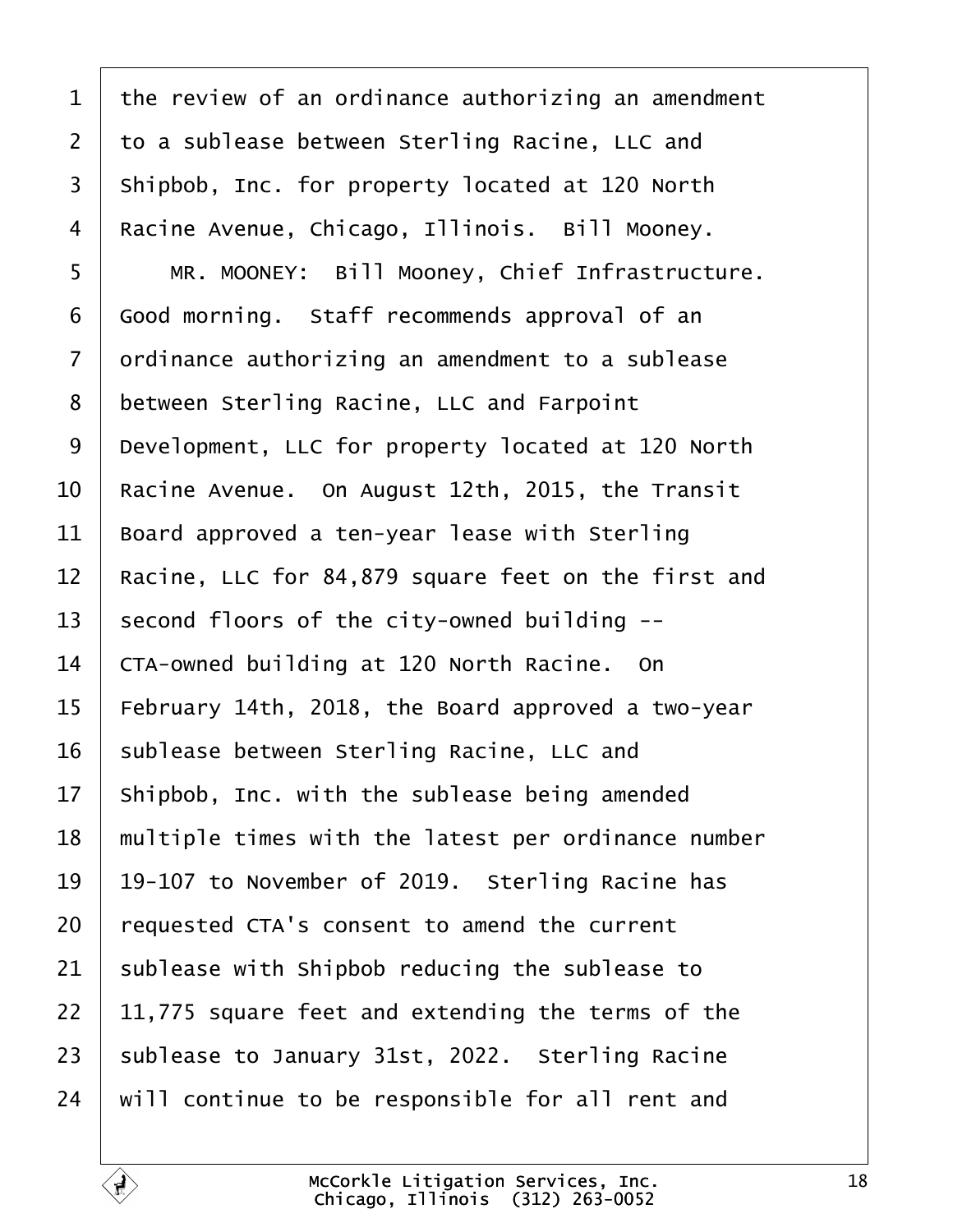<span id="page-18-0"></span>

| $\mathbf 1$    | expenses as set forth in the lease agreement        |
|----------------|-----------------------------------------------------|
| 2              | including its proportionate share for building      |
| 3              | dperating expenses and all applicable taxes and     |
| 4              | utility fees. Sterling Racine is required to        |
| 5              | obtain the CTA's consent prior to subleasing which  |
| 6              | dannot be unreasonably withheld. I'll be happy to   |
| $\overline{7}$ | be take any questions at this time.                 |
| 8              | CHAIRMAN SILVA: I don't have any questions.         |
| 9              | <b>SECRETARY LONGHINI: Director Rosales?</b>        |
| 10             | DIRECTOR ROSALES: No questions.                     |
| 11             | <b>SECRETARY LONGHINI: Director Irvine?</b>         |
| 12             | DIRECTOR IRVINE: No questions.                      |
| 13             | <b>SECRETARY LONGHINI: Director Jakes?</b>          |
| 14             | DIRECTOR JAKES: No questions.                       |
| 15             | <b>SECRETARY LONGHINI: Director Miller?</b>         |
| 16             | DIRECTOR MILLER: No questions.                      |
| 17             | SECRETARY LONGHINI: Chairman Silva, there are       |
| 18             | no further questions on this matter.                |
| 19             | CHAIRMAN SILVA: Seeing there are no further         |
| 20             | questions, may I place this item on the omnibus for |
| 21             | Board approval?                                     |
| 22             | DIRECTOR JAKES: So moved.                           |
| 23             | <b>DIRECTOR MILLER: Second.</b>                     |
| 24             | SECRETARY LONGHINI: Moved and seconded.             |
|                |                                                     |

 $\sqrt{ }$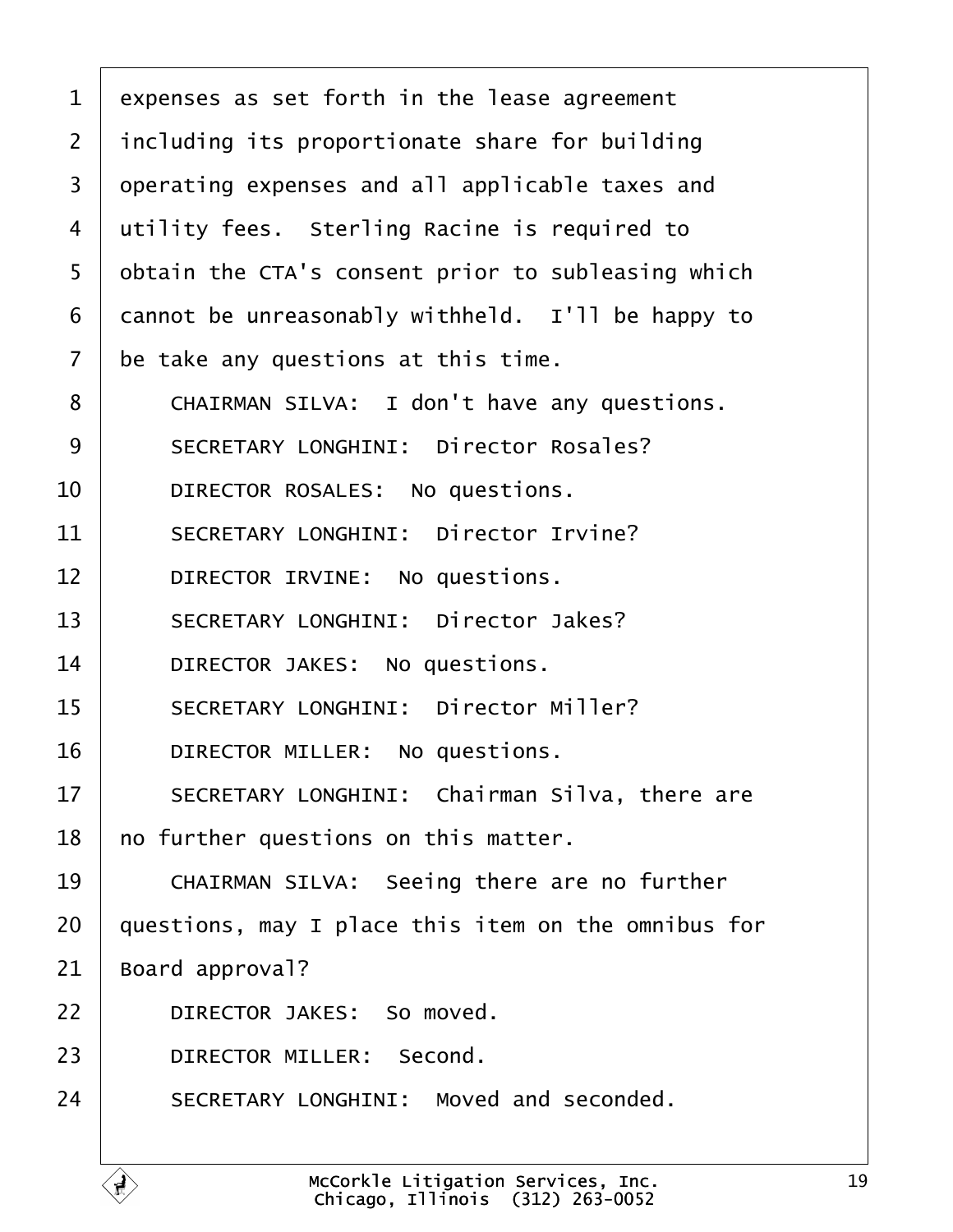- <span id="page-19-0"></span>1 Chairman Silva, you may proceed to agenda
- 2 item five. I'm sorry. To number six. Number six.
- 3 CHAIRMAN SILVA: Our next order of business is
- 4 the review of an ordinance authorizing an amendment
- 5 to the Small Business Enterprise, SBE, Program
- 6 within the Authority's Disadvantaged Business
- 7 Enterprise, DBE, Program. Tom McKone and Juanpablo
- 8 Prieto.
- 9 | MR. PRIETO: Good morning, Directors.
- 10 Juanpablo Prieto, Director of Diversity Programs.
- 11 | present for your consideration today a
- 12 recommendation to adopt an amendment to the CTA
- 13 small business program. As a recipient of federal
- 14 funds, CTA is required to operate a disadvantaged
- 15 business enterprise or DBE program. The DBE
- 16 regulations also require each agency to include a
- 17 race and gender neutral element to facilitate
- 18 competition by small businesses. In 2012, CTA
- 19 amended its DBE program to include a mechanism to
- 20 foster small business participation. And in 2013
- 21 established a small business enterprise Program to
- 22 provide contracting opportunities for small
- 23 businesses by setting aside certain contracts only
- 24 for small businesses to bid as primes and by having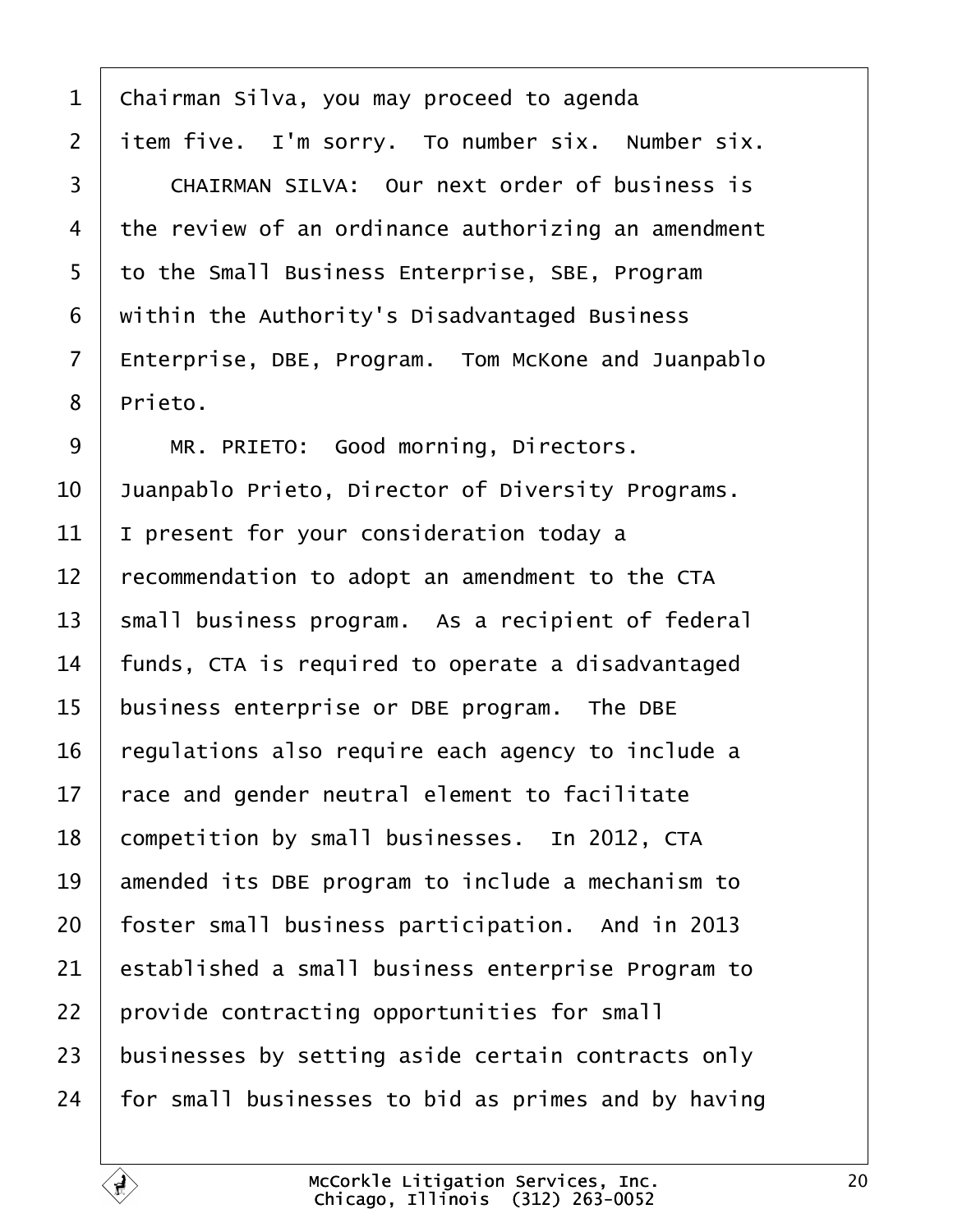<span id="page-20-0"></span>

| 1               | prime contractors on large construction contracts   |
|-----------------|-----------------------------------------------------|
| $\overline{2}$  | identify portions of the contract that will be      |
| 3               | subcontracted only to small businesses. CTA         |
| 4               | verifies small business enterprises or SBEs using   |
| 5               | the DBE criteria and size standard and accept the   |
| 6               | dwner's social disadvantage. All DBE firms are by   |
| 7               | definition small businesses and are automatically   |
| 8               | qualified as SBE firms. CTA also accepts SBE firms  |
| 9               | for Metra and PACE which use the same SBE           |
| 10              | certification standards. Since 2013, CTA has        |
| 11              | awarded seventy-six SBE set-aside contracts for     |
| 12              | over 26 million dollars and, in addition, awarded a |
| 13              | 20 million dollar task order-based engineering      |
| 14              | contract to aid SBE firms. Staff recommends         |
| 15              | amending the small business program to, one, create |
| 16              | two limit categories, one for blanket contracts and |
| 17 <sub>1</sub> | another for definite-quantity contracts and, two,   |
| 18              | increase the limits to 5 million dollars per year   |
| 19              | for blanket contracts and 5 million dollars per     |
| 20              | contract for definite-quality contracts. This will  |
| 21              | allow staff to identify and recommended more        |
| 22              | contracts for the inclusion of the Small Business   |
| 23              | Enterprise Program as we also continue to reach out |
| 24              | to small businesses to encourage them to            |
|                 |                                                     |

 $\sqrt{ }$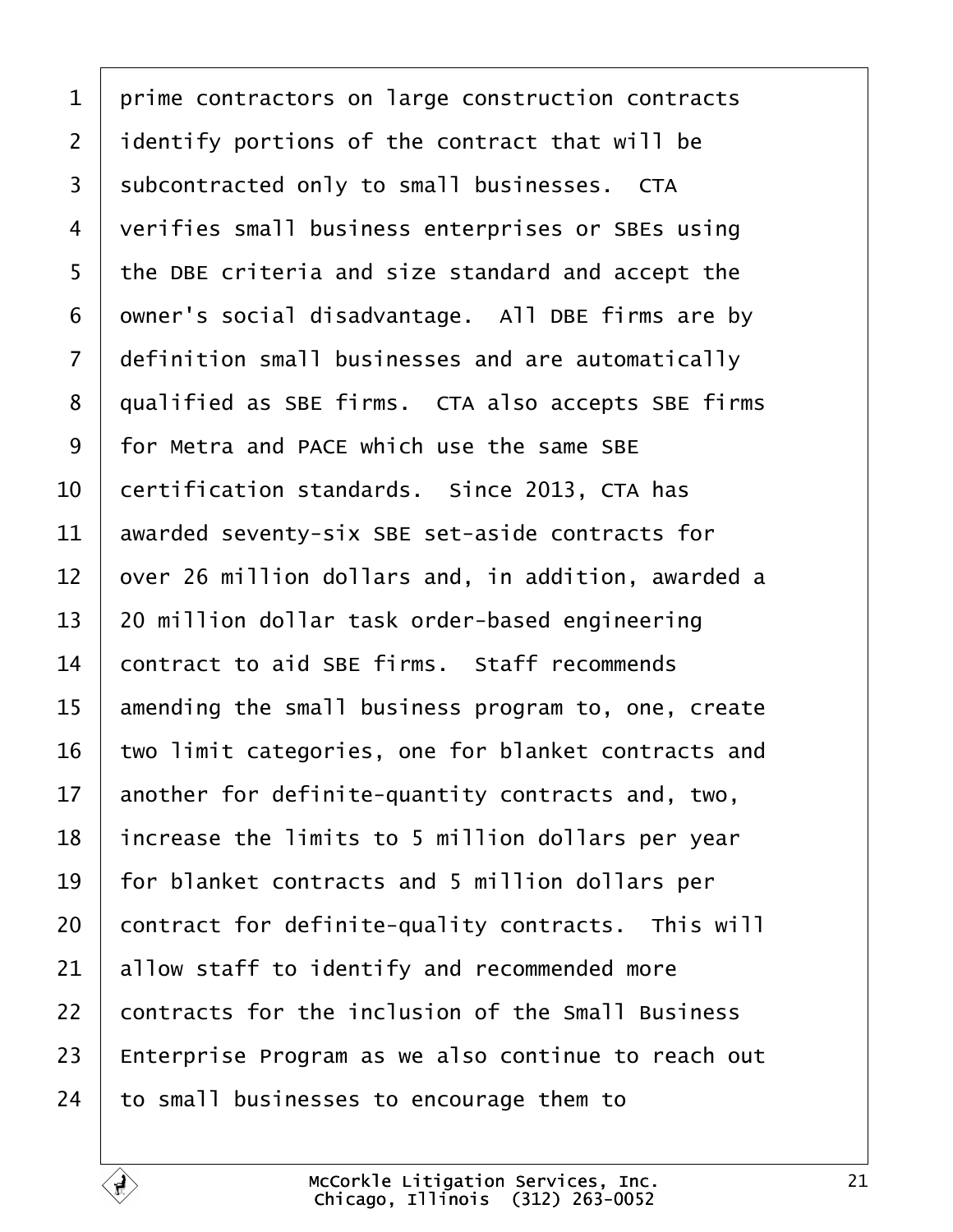<span id="page-21-0"></span>

| 1              | participate. I'm happy to answer any questions.      |
|----------------|------------------------------------------------------|
| $\overline{2}$ | <b>CHAIRMAN SILVA: The DBEs that become SBEs are</b> |
| 3              | allowed to take loans, okay, from the government?    |
| 4              | MR. PRIETO: Yes. And, in fact, we have a             |
| 5              | program called building small businesses that helps  |
| 6              | firms find capital, access to capital and has        |
| 7              | helped firms complete the paperwork and find         |
| 8              | resources during -- during Covid as well.            |
| 9              | CHAIRMAN SILVA: So -- so -- so they -- they          |
| 10             | are getting, okay, I mean big advantage, okay, for   |
| 11             | them, okay, to become SBE certified?                 |
| 12             | MR. PRIETO: Yes. We -- we encourage all small        |
| 13             | businesses to seek certification. You know,          |
| 14             | through our small business program we're able to     |
| 15             | set-aside contracts for only small businesses to     |
| 16             | compete which gives them a chance to become a prime  |
| 17             | contractor with CTA which helps them increase their  |
| 18             | capability and capacity.                             |
| 19             | CHAIRMAN SILVA: Thank you.                           |
| 20             | MR. PRIETO: Thank you.                               |
| 21             | <b>SECRETARY LONGHINI: Director Alva Rosales?</b>    |
| 22             | DIRECTOR ROSALES: If this increase goes into         |
| 23             | place, how are you going to communicate it? What     |
| 24             | are some of the outreach work that you're going to   |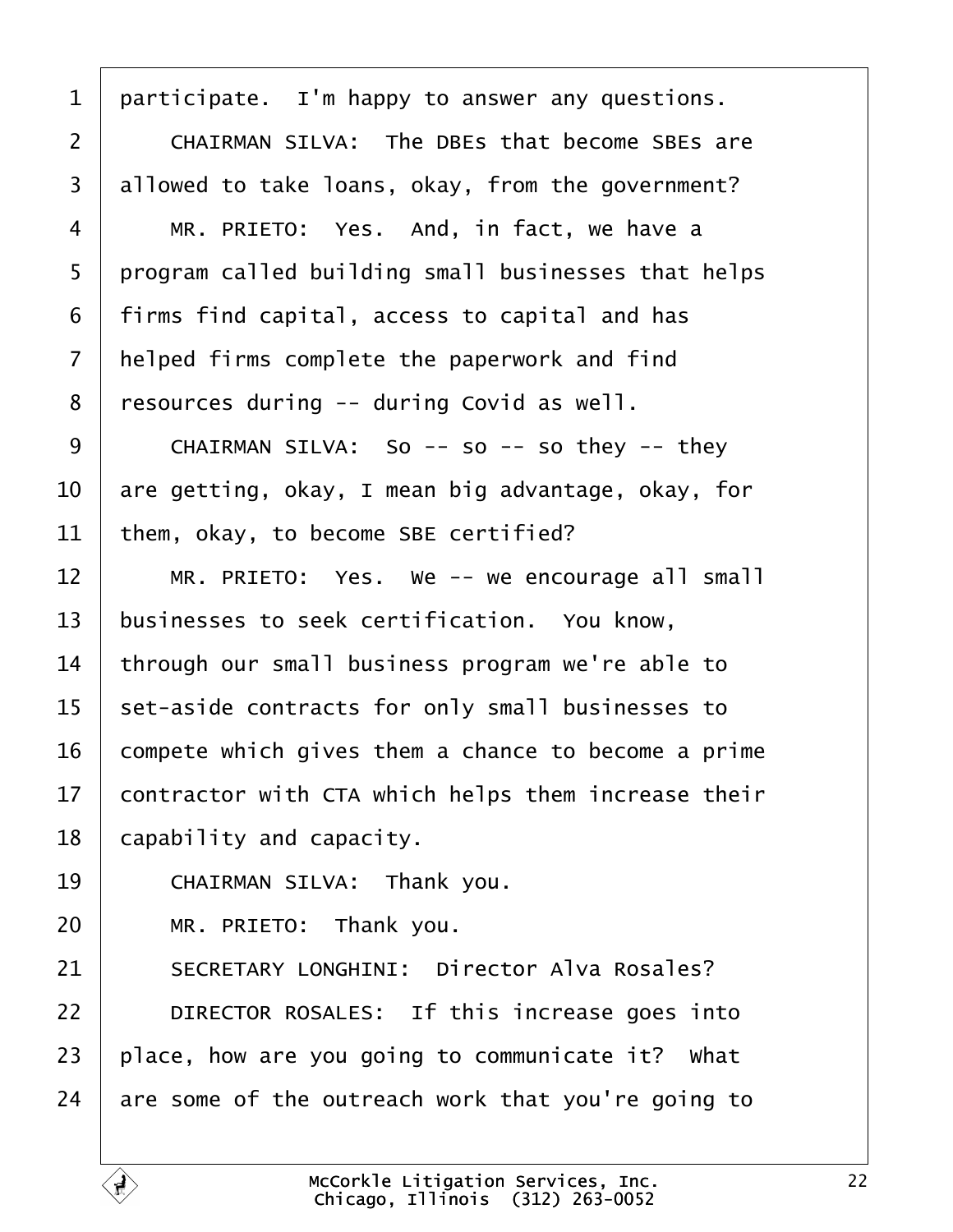<span id="page-22-0"></span>

| ∩<br>Ω<br>r |
|-------------|

| 2              | MR. PRIETO: We'll continue our outreach             |
|----------------|-----------------------------------------------------|
| 3              | program to let firms know that we have this program |
| 4              | and that we've made the increase. We also           |
| 5              | dommunicate regularly with our small businesses     |
| 6              | through our diversity management system. So once    |
| $\overline{7}$ | this is -- if it's approved, we will communicate    |
| 8              | that out to our small businesses through that as    |
| 9              | well.                                               |
| 10             | DIRECTOR ROSALES: Do you think this will help       |
| 11             | more -- more businesses -- will attract then more   |
| 12             | businesses because opportunities are better?        |
| 13             | MR. PRIETO: Yes. By increasing the limit,           |
| 14             | we're able to set aside more contracts which gives  |
| 15             | firms opportunity to prime on these contracts and   |
| 16             | brings more firms into -- into our small business   |
| 17             | program.                                            |
| 18             | DIRECTOR ROSALES: I think the other thing,          |
| 19             | Juanpablo, is that a huge deal and I know this as a |
| 20             | business owner that having on your -- it's not your |
| 21             | resume but your capabilities statement that you     |
| 22             | have been a prime of something really goes a long   |
| 23             | way to open the doors to get you other business     |
| 24             | apart from CTA. That it really is a feather in      |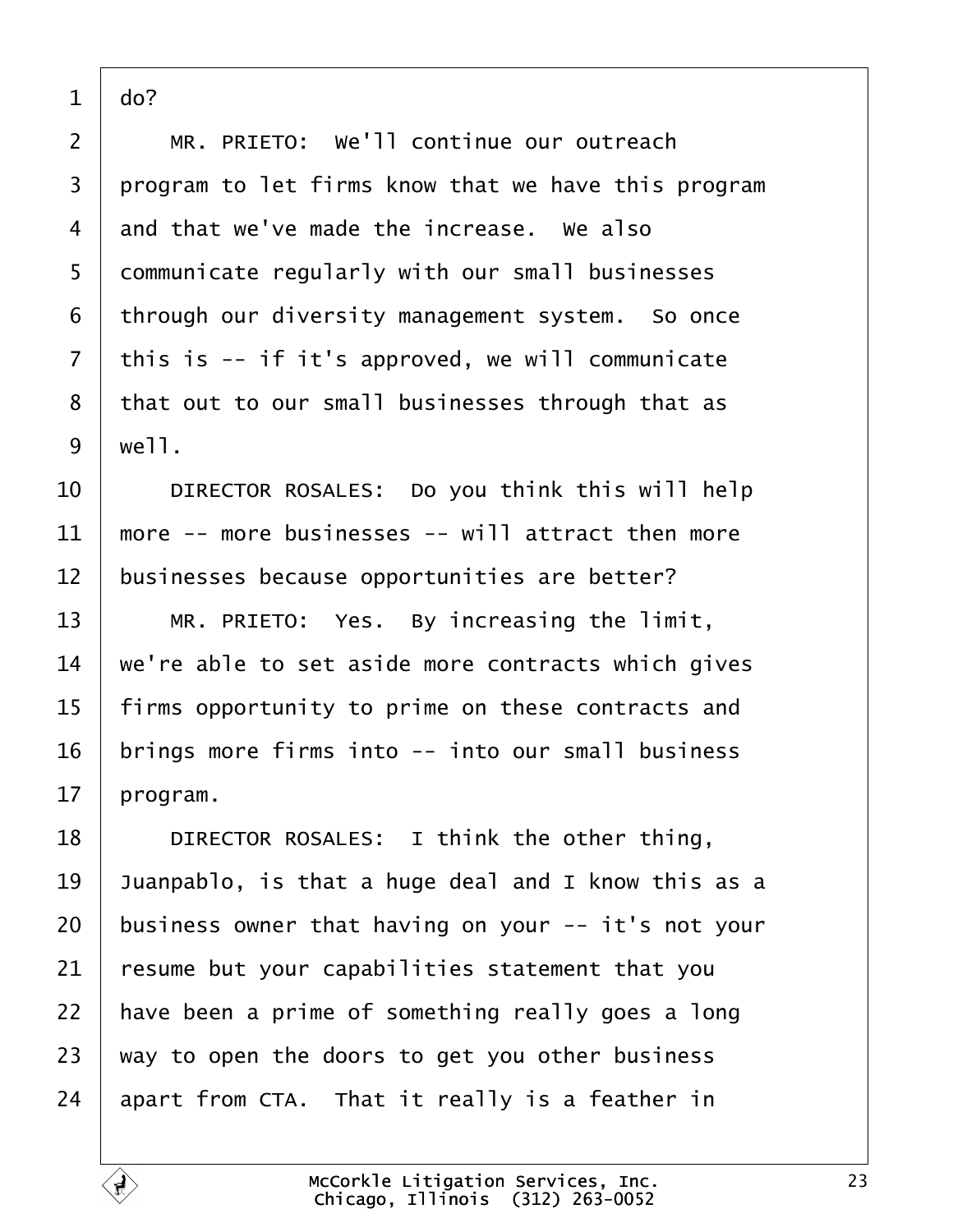<span id="page-23-0"></span>

| 1              | your cap as a business owner and it opens up all    |
|----------------|-----------------------------------------------------|
| $\overline{2}$ | kinds of other opportunities then because you've    |
| 3              | been a prime so that's a huge thing.                |
| 4              | MR. PRIETO: Yeah. It tends to be a chicken          |
| 5              | and an egg. Right. You can't get the opportunity    |
| 6              | because you don't have the experience. This         |
| 7              | program allows firms to get that kind of experience |
| 8              | so that they can apply for larger -- larger         |
| 9              | dontracts either with us or other entities.         |
| 10             | DIRECTOR ROSALES: Great. Thank you.                 |
| 11             | <b>SECRETARY LONGHINI: Director Irvine?</b>         |
| 12             | PRESIDENT CARTER: Greg?                             |
| 13             | <b>SECRETARY LONGHINI: President Carter?</b>        |
| 14             | PRESIDENT CARTER: A couple of points I want to      |
| 15             | make to -- to questions you're asking and also to   |
| 16             | JP's presentation. Obviously this will marry        |
| 17             | hicely with our business development program that   |
| 18             | we have in place currently and that will be another |
| 19             | opportunity for us to get the word out about the    |
| 20             | program and the fact that part of the perks of the  |
| 21             | business some of the programs prepare people to     |
| 22             | take on CTA, you know, public contracts and         |
| 23             | obviously not just a sub but also a prime. The      |
| 24             | other thing is in light of your comment I also want |
|                |                                                     |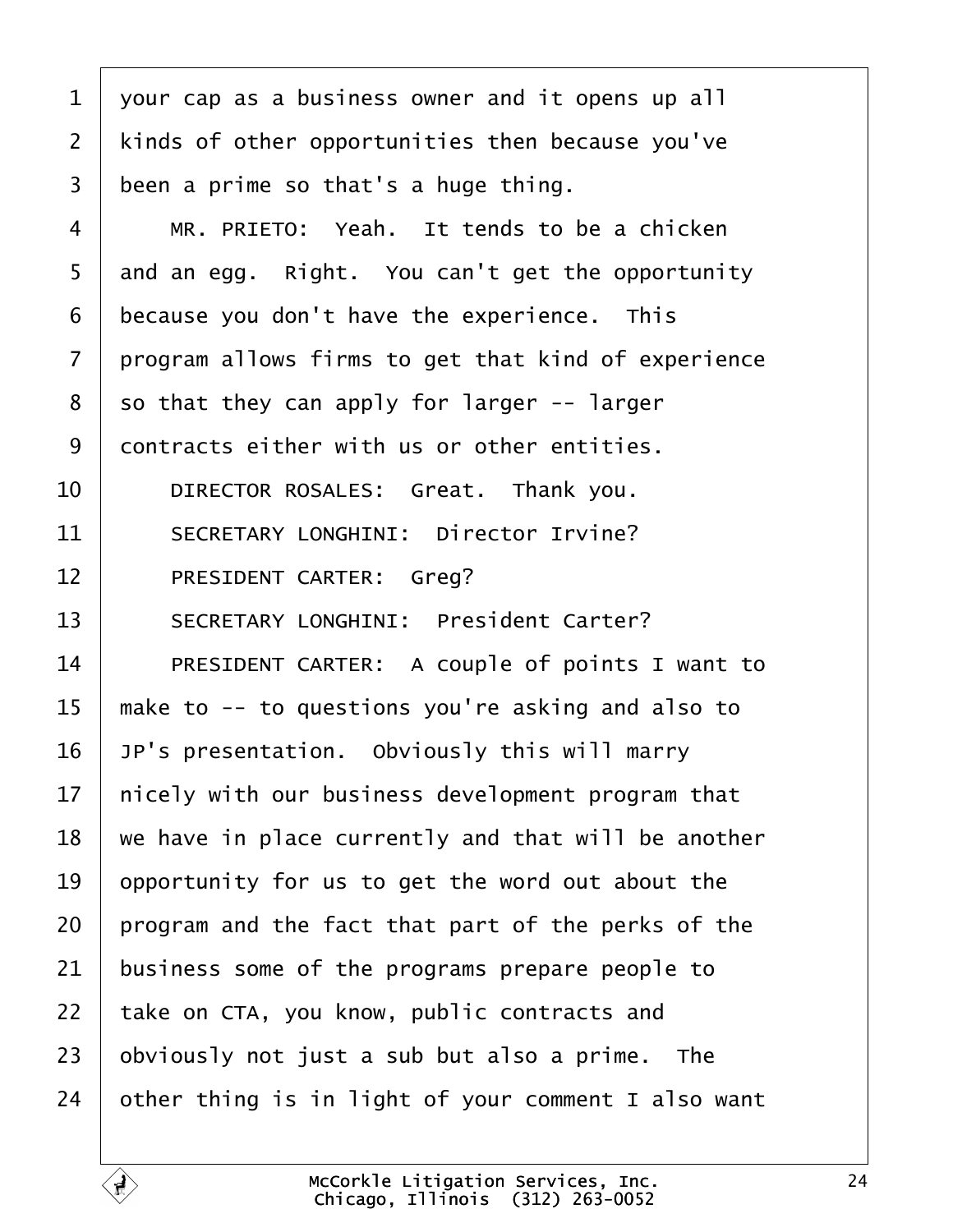<span id="page-24-0"></span>

|  |  |  |  | 1 to talk to our comps team about whether we can do |  |
|--|--|--|--|-----------------------------------------------------|--|
|--|--|--|--|-----------------------------------------------------|--|

2 some targeted advertising or announcements.

- 3 Particularly in minority-owned newspapers and
- 4 dthers that let people know about the program in
- 5 general but also about our desire for them to do
- 6 business with CTA. I think that may also help to
- 7 vour point of getting it out in the community more.
- 8 And I also think it helps us with the broader
- 9 messaging about CTA it wants to welcome minority
- 10 DBEs, small-owned businesses to basically do
- 11 business with us and can create an avenue for JP
- 12 and his team to engage businesses in this -- in
- 13 this program and other programs going forward.
- 14 | DIRECTOR ROSALES: That would be great. I mean
- 15 because if we're doing this type of expansion and
- 16 giving more opportunities, the more people know
- 17 about it, the more they can take advantage of it.

18 So that's great.

- 19 | PRESIDENT CARTER: Yeah. As our former
- 20 chairman used to say, bad news travels everywhere
- 21 and good news travels nowhere. This is definitely

 $22$  good news.

- 23 | DIRECTOR ROSALES: Uh-huh.
- 24 **PRESIDENT CARTER: So I want to make sure it**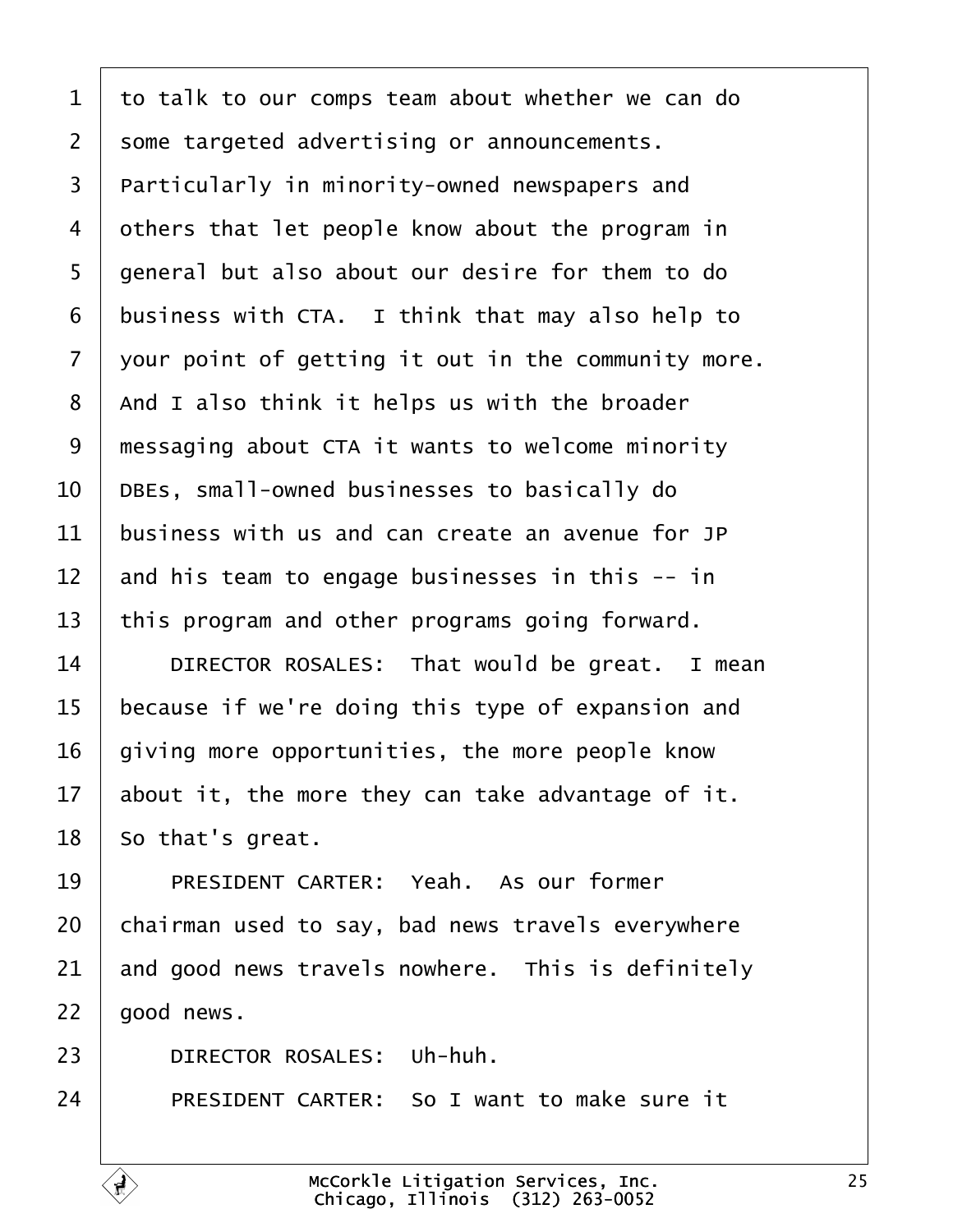<span id="page-25-0"></span>

| 1              | travels to as many places as possible to get the   |
|----------------|----------------------------------------------------|
| $\overline{2}$ | word out about what we're doing.                   |
| 3              | DIRECTOR ROSALES: Great. Thank you.                |
| $\overline{4}$ | <b>SECRETARY LONGHINI: Thank you, President</b>    |
| 5              | Carter. Director Irvine, any questions?            |
| 6              | DIRECTOR IRVINE: No questions. Good work.          |
| $\overline{7}$ | MR. PRIETO: Thank you.                             |
| 8              | <b>SECRETARY LONGHINI: Director Jakes?</b>         |
| 9              | DIRECTOR JAKES: No questions. Ditto to what        |
| 10             | Director Irvine said.                              |
| 11             | <b>SECRETARY LONGHINI: And Director Miller?</b>    |
| 12             | DIRECTOR MILLER: No questions. Good job.           |
| 13             | Good job. President Carter had really just         |
| 14             | answered my questions about it. Thanks.            |
| 15             | SECRETARY LONGHINI: Chairman Silva, there is       |
| 16             | ho further questions.                              |
| 17             | CHAIRMAN SILVA: Seeing that there are no           |
| 18             | further questions, may I have leave to place this  |
| 19             | item on the omnibus for Board approval?            |
| 20             | DIRECTOR JAKES: So moved.                          |
| 21             | <b>DIRECTOR MILLER: Second.</b>                    |
| 22             | SECRETARY LONGHINI: Moved and seconded by          |
| 23             | Director Jakes and Miller. Chairman Silva, we're   |
| 24             | finished now with the ordinances so we may proceed |
|                |                                                    |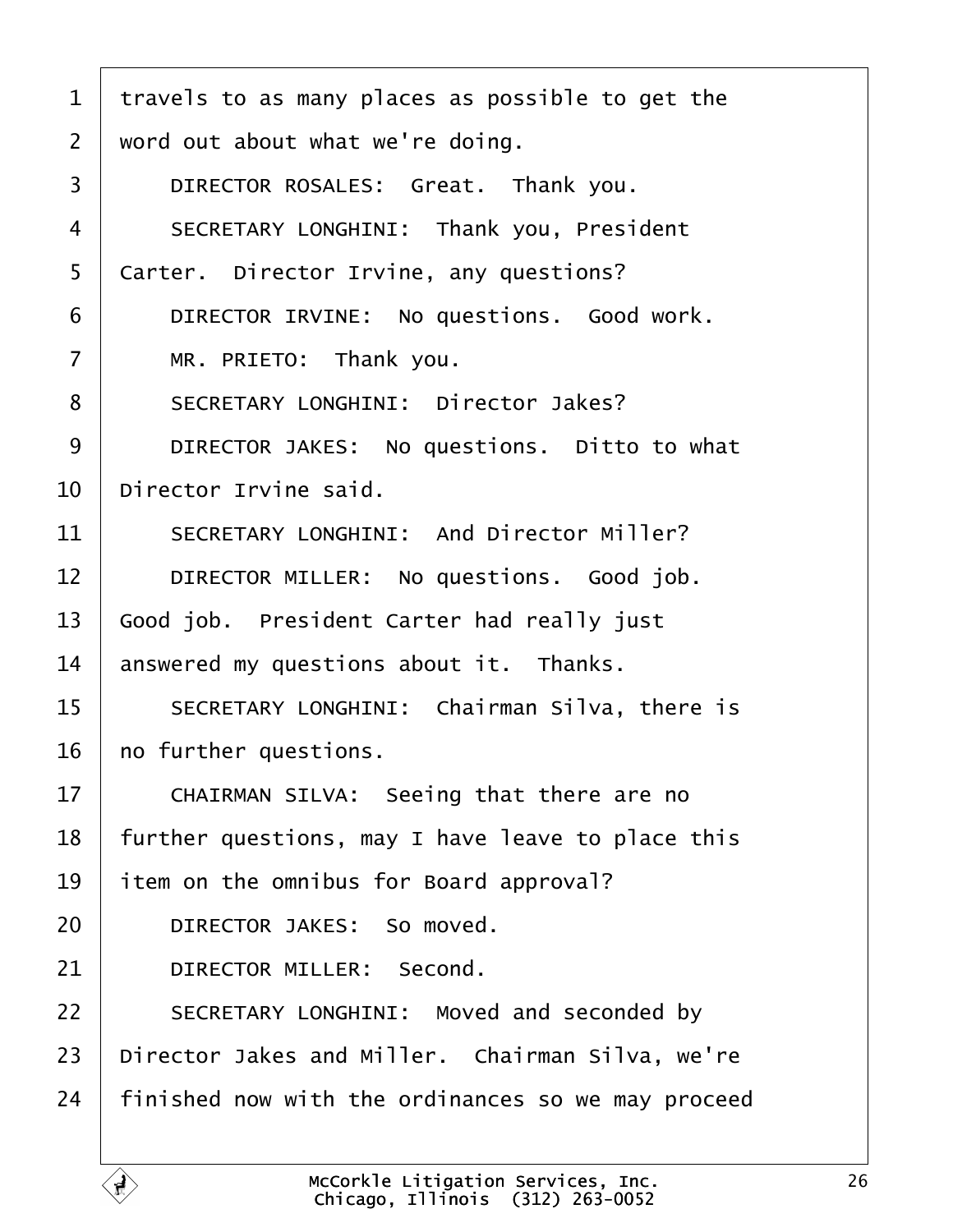<span id="page-26-0"></span>

| 1              | to contract number A1.                               |
|----------------|------------------------------------------------------|
| $\overline{2}$ | <b>CHAIRMAN SILVA: Our next order of business is</b> |
| 3              | contract A1, labor, materials and equipment          |
| 4              | dontract.                                            |
| 5              | <b>SECRETARY LONGHINI: Any questions, Chairman</b>   |
| 6              | Silva?                                               |
| $\overline{7}$ | CHAIRMAN SILVA: No. I don't have any kind of         |
| 8              | duestions.                                           |
| 9              | <b>SECRETARY LONGHINI: Director Alva Rosales?</b>    |
| 10             | DIRECTOR ROSALES: No questions.                      |
| 11             | <b>SECRETARY LONGHINI: Director Irvine?</b>          |
| 12             | DIRECTOR IRVINE: No questions.                       |
| 13             | <b>SECRETARY LONGHINI: Director Jakes?</b>           |
| 14             | DIRECTOR JAKES: No questions.                        |
| 15             | <b>SECRETARY LONGHINI: Director Miller?</b>          |
| 16             | DIRECTOR MILLER: No questions.                       |
| 17             | <b>SECRETARY LONGHINI: Since there is no further</b> |
| 18             | question, Chairman, you may proceed to contract A2.  |
| 19             | <b>CHAIRMAN SILVA: Our next order of business is</b> |
| 20             | contract A2, contract for transmission rebuilding.   |
| 21             | don't have questions.                                |
| 22             | <b>SECRETARY LONGHINI: Thank you. Director Alva</b>  |
| 23             | Rosales?                                             |
| 24             | DIRECTOR ROSALES: No. Just a thanks to -- is         |
|                |                                                      |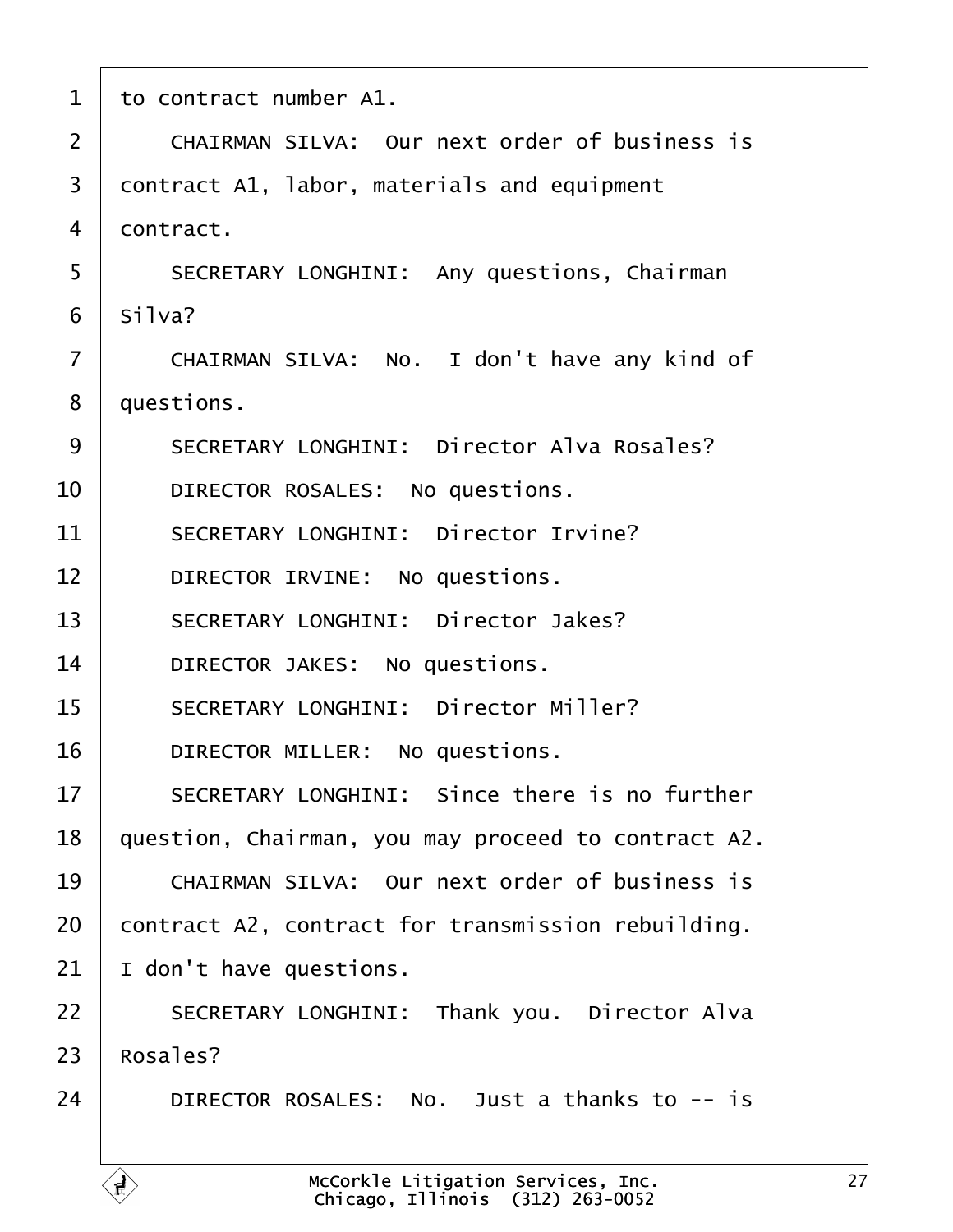<span id="page-27-0"></span>

| 1              | it Z4 Ecomat Transmission for -- they were at 0 DB   |  |
|----------------|------------------------------------------------------|--|
| 2              | requirement and they found a two percent so thanks   |  |
| 3              | to them. Kudos to them for doing that. That's        |  |
| 4              | all.                                                 |  |
| 5              | PRESIDENT CARTER: Yeah. We did a little bit          |  |
| 6              | of pushing on that one.                              |  |
| $\overline{7}$ | CHAIRMAN SILVA: Thanks for that.                     |  |
| 8              | PRESIDENT CARTER: Yeah.                              |  |
| 9              | DIRECTOR ROSALES: Sparks some creativity there       |  |
| 10             | so that's always good. Thank you.                    |  |
| 11             | <b>SECRETARY LONGHINI: Director Irvine?</b>          |  |
| 12             | DIRECTOR IRVINE: No questions.                       |  |
| 13             | <b>SECRETARY LONGHINI: Director Jakes?</b>           |  |
| 14             | DIRECTOR JAKES: No questions, Greg.                  |  |
| 15             | <b>SECRETARY LONGHINI: All right. Director</b>       |  |
| 16             | Miller?                                              |  |
| 17             | DIRECTOR MILLER: No questions.                       |  |
| 18             | SECRETARY LONGHINI: All right. Since there           |  |
| 19             | are no further questions, Chairman Silva, we may     |  |
| 20             | proceed to contract B, as in boy, one.               |  |
| 21             | <b>CHAIRMAN SILVA: The next order of business is</b> |  |
| 22             | contract number B1, a construction services          |  |
| 23             | contract. I don't have a question.                   |  |
| 24             | SECRETARY LONGHINI: Director Alva Rosales, do        |  |
|                |                                                      |  |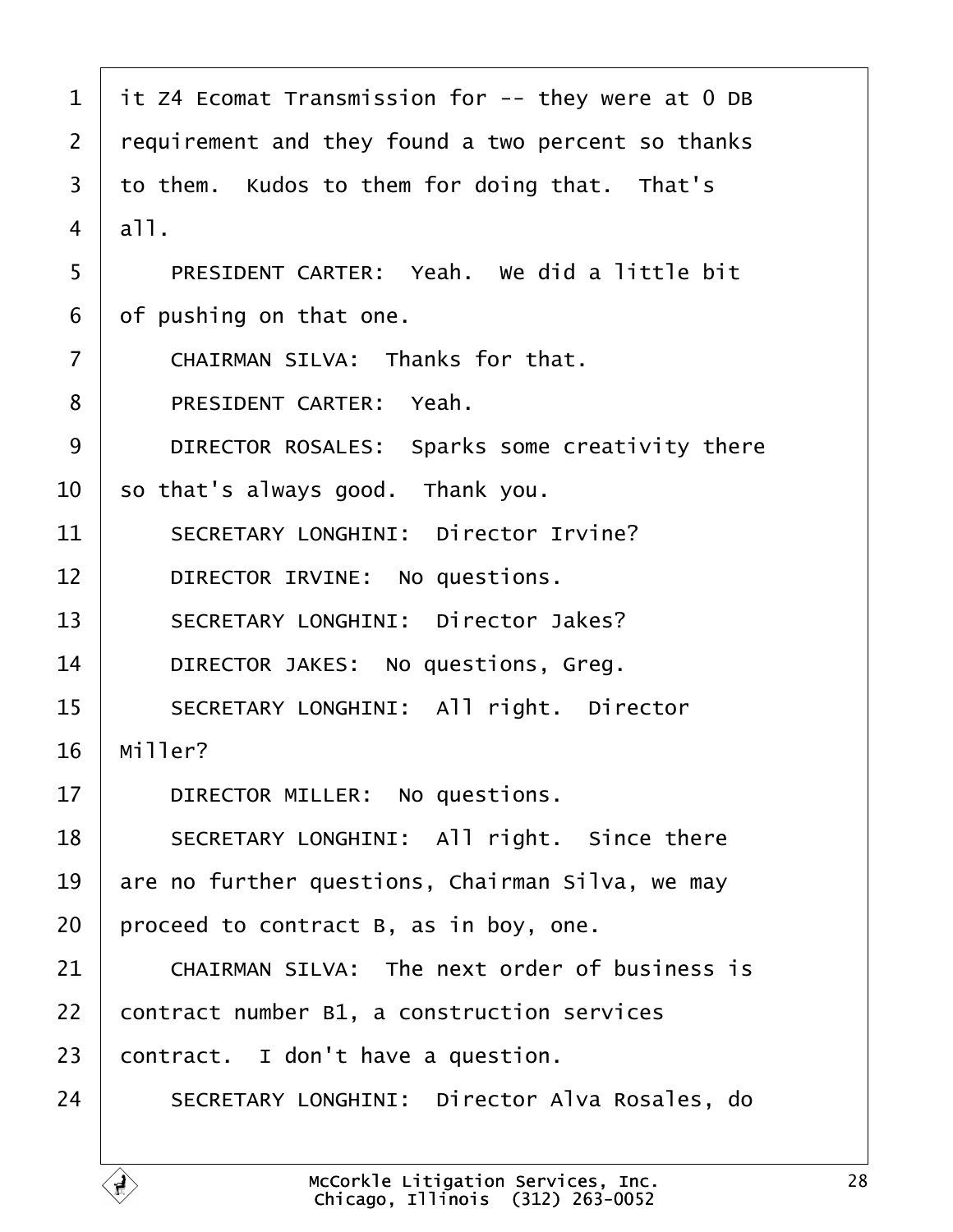<span id="page-28-0"></span>

|  | 1 you have questions? |  |
|--|-----------------------|--|
|  |                       |  |

- 2 | DIRECTOR ROSALES: No questions.
- 3 | SECRETARY LONGHINI: Director Irvine?
- 4 | DIRECTOR IRVINE: No questions.
- 5 | SECRETARY LONGHINI: Director Jakes?
- 6 | DIRECTOR JAKES: No questions.
- 7 | SECRETARY LONGHINI: Director Miller?
- 8 | DIRECTOR MILLER: No questions.
- 9 SECRETARY LONGHINI: There are no further
- 10 duestions on this matter, Chairman Silva, so we may
- 11 proceed to contract D, as in dog, one.
- 12 CHAIRMAN SILVA: Our next order of business is
- 13 contract number D1, a planning consulting service
- 14 **contract.** No questions.
- 15 | SECRETARY LONGHINI: Director Alva Rosales?
- 16 **DIRECTOR ROSALES:** What is the DBE
- 17 **participation on this contract?**
- 18  $\parallel$  MR. PRIETO: The current participation is at
- 19 23 percent. This is an extension to while we get
- 20 through the procurement of the newer -- of the
- 21 hewer contract and we're going to be placing task
- 22 brder-based goals on the new contract. This is one
- 23 of the last contracts that still has an overall
- 24 **boal on the contract.**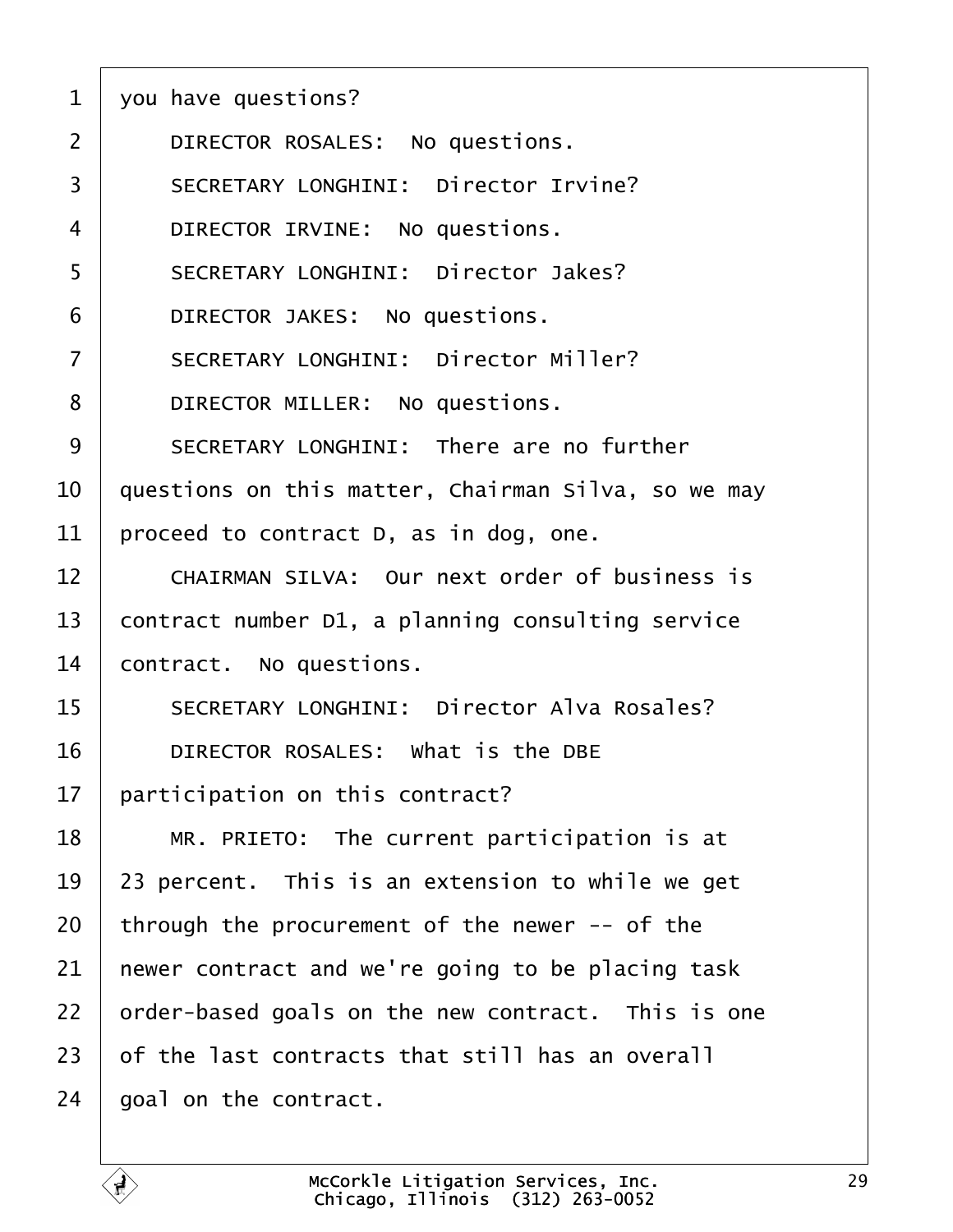<span id="page-29-0"></span>

| 1              | DIRECTOR ROSALES: Okay. And also just a             |
|----------------|-----------------------------------------------------|
| $\overline{2}$ | domment. I let it go by but our contract B1 with    |
| 3              | the MID-CON, you know, all of those, so the average |
| 4              | goal is normally 22.73 and you achieved -- we've    |
| 5              | achieve 42.68 so great job there too.               |
| 6              | MR. PRIETO: Thank you.                              |
| 7              | SECRETARY LONGHINI: Any more questions?             |
| 8              | <b>PRESIDENT CARTER: Director -- Director</b>       |
| 9              | Rosales, that -- that goal achievement is also part |
| 10             | of our efforts to try to really focus on original   |
| 11             | task order and set goals relative to that task      |
| 12             | prder. You may recall that's a change that we made  |
| 13             | to our policy when you put the MID-CON contract in  |
| 14             | place and intended to achieve exactly the result    |
| 15             | that you're seeing here. It allows us to tailor     |
| 16             | the DBE expectation to each individual task order   |
| 17             | when we award to the company in the MID-CON         |
| 18             | program.                                            |
| 19             | DIRECTOR ROSALES: It's obviously effective and      |
| 20             | if there's anything that we can duplicate I'm sure  |
| 21             | you'll be doing that on other contracts so.         |
| 22             | PRESIDENT CARTER: Yes. JP will certainly let        |
| 23             | you know we're planning to duplicate this in all    |
| 24             | similar type of contracts going forward. In fact,   |
|                |                                                     |

Г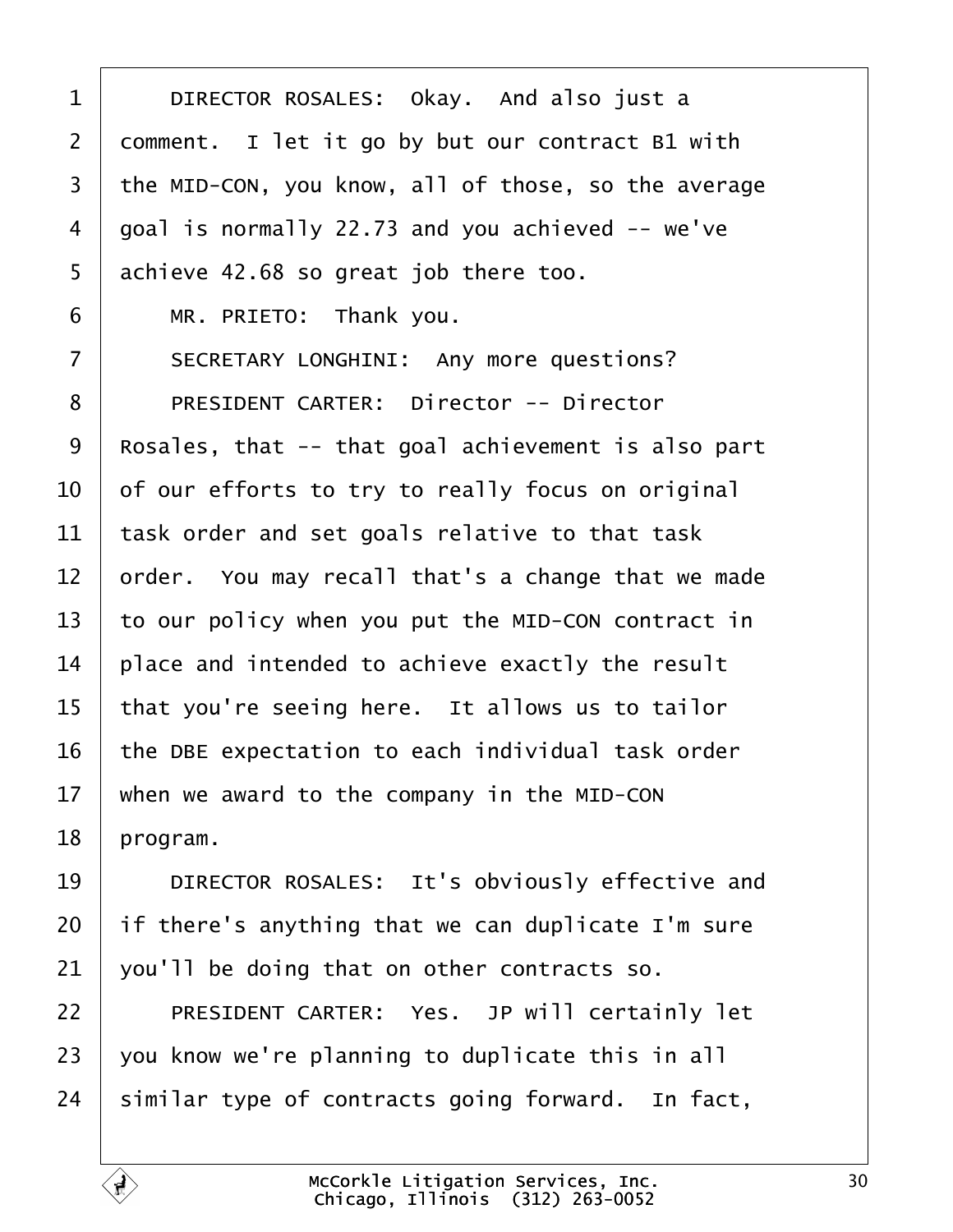<span id="page-30-0"></span>1 we've already done it in a number of them. So the 2 more of these contracts come before the Board you 3 will see similar provisions in them to allow us to 4 do the same approach. 5 | DIRECTOR ROSALES: That's great. That's great. 6 Thanks. 7 | SECRETARY LONGHINI: Director Irvine, any 8 duestions? 9 | DIRECTOR IRVINE: No questions. 10 | SECRETARY LONGHINI: Director Jakes? 11 | DIRECTOR JAKES: No questions, Greg. 12 | SECRETARY LONGHINI: Director Miller? 13 | DIRECTOR MILLER: No questions. 14 | SECRETARY LONGHINI: There are no further 15 questions on that matter but hold on one second. 16 Nevermind. Nevermind. I thought it was something 17 that was urgent for this. There's no more 18 questions on D1, consulting contract. So, 19 Chairman Silva, we may now proceed to contract 20 humber G, as in girl, one. 21 | CHAIRMAN SILVA: That's great. Our final order 22 b f business today is contract number G1, a software 23 licensing, maintenance and support contract. What 24 is the participation of DBEs in this one? McCorkle Litigation Services, Inc. Chicago, Illinois· (312) 263-0052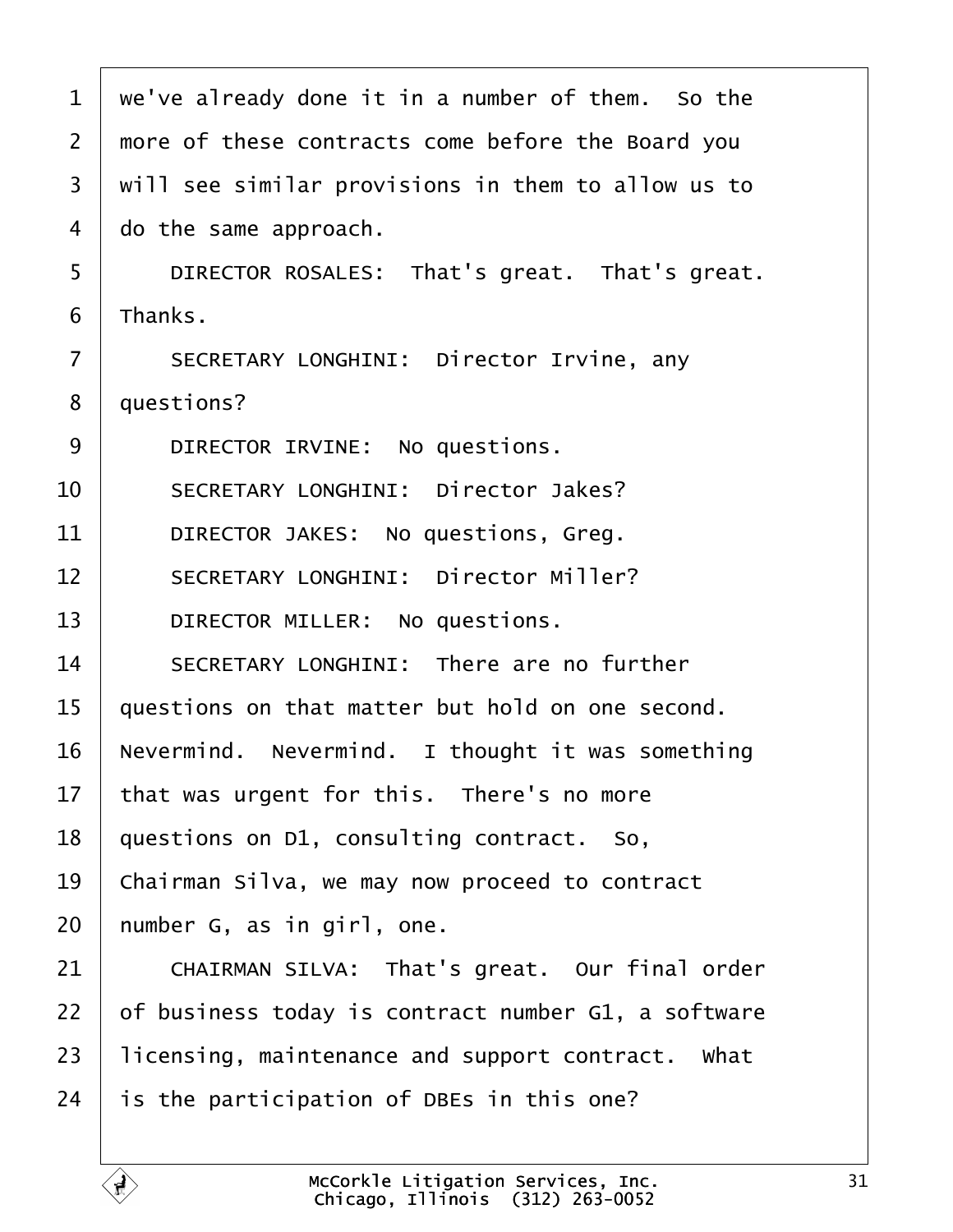<span id="page-31-0"></span>

| 1              | MR. PRIETO: This contract is for licensing of      |
|----------------|----------------------------------------------------|
| 2              | software so there are no subcontracting            |
| 3              | opportunities here. So we did not -- we were not   |
| 4              | able to place a DBE goal on this.                  |
| 5              | CHAIRMAN SILVA: Okay. Thank you. Thank you.        |
| 6              | <b>SECRETARY LONGHINI: Alva Rosales?</b>           |
| $\overline{7}$ | DIRECTOR ROSALES: No questions.                    |
| 8              | <b>SECRETARY LONGHINI: Director Irvine?</b>        |
| 9              | DIRECTOR IRVINE: No questions.                     |
| 10             | <b>SECRETARY LONGHINI: Director Jakes?</b>         |
| 11             | DIRECTOR JAKES: No questions.                      |
| 12             | <b>SECRETARY LONGHINI: Director Miller?</b>        |
| 13             | DIRECTOR MILLER: No questions.                     |
| 14             | SECRETARY LONGHINI: There are no further           |
| 15             | questions, Chairman Silva. You may proceed to      |
| 16             | humber 7A.                                         |
| 17             | CHAIRMAN SILVA: Seeing there are no further        |
| 18             | questions on the contracts, may I have leave to    |
| 19             | place all five contracts in the omnibus?           |
| 20             | DIRECTOR JAKES: So moved.                          |
| 21             | DIRECTOR MILLER: Second.                           |
| 22             | <b>SECRETARY LONGHINI: Moved by Director Jakes</b> |
| 23             | and seconded by Director Miller. Chairman Silva,   |
| 24             | you may proceed to number 7B.                      |
|                |                                                    |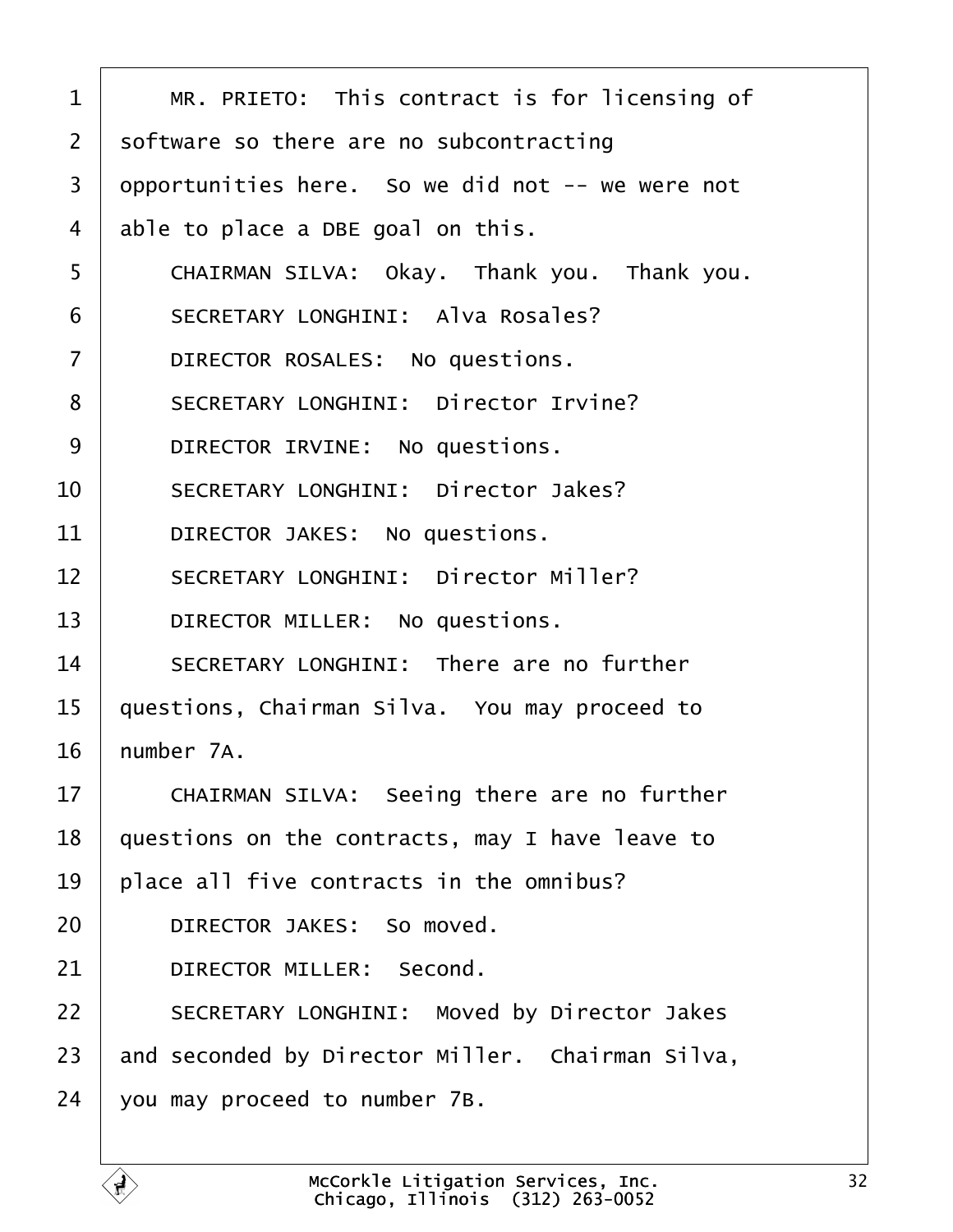<span id="page-32-0"></span>

| 1              | <b>CHAIRMAN SILVA: Since there is no further</b>    |
|----------------|-----------------------------------------------------|
| 2              | business to come before the Committee, may I have a |
| 3              | motion to approve the omnibus and recommend the     |
| 4              | dmnibus for Board approval?                         |
| 5              | DIRECTOR JAKES: So moved.                           |
| 6              | DIRECTOR MILLER: Second.                            |
| $\overline{7}$ | SECRETARY LONGHINI: That motion is moved by         |
| 8              | Director Jakes and seconded by Director Miller.     |
| 9              | And now I'll take a roll call vote. Director        |
| 10             | Miller?                                             |
| 11             | <b>DIRECTOR MILLER: Yes.</b>                        |
| 12             | <b>SECRETARY LONGHINI: Director Jakes?</b>          |
| 13             | <b>DIRECTOR JAKES: Yes.</b>                         |
| 14             | <b>SECRETARY LONGHINI: Director Irvine?</b>         |
| 15             | DIRECTOR IRVINE: Yes.                               |
| 16             | <b>SECRETARY LONGHINI: Director Alva Rosales?</b>   |
| 17             | <b>DIRECTOR ROSALES: Yes.</b>                       |
| 18             | <b>SECRETARY LONGHINI: Chairman Silva?</b>          |
| 19             | CHAIRMAN SILVA: May I have a motion to              |
| 20             | adjourn?                                            |
| 21             | SECRETARY LONGHINI: Chairman Silva, you need        |
| 22             | to vote on the motion.                              |
| 23             | CHAIRMAN SILVA: Sorry. Since there is no            |
| 24             | further business to come before the committee --    |
|                |                                                     |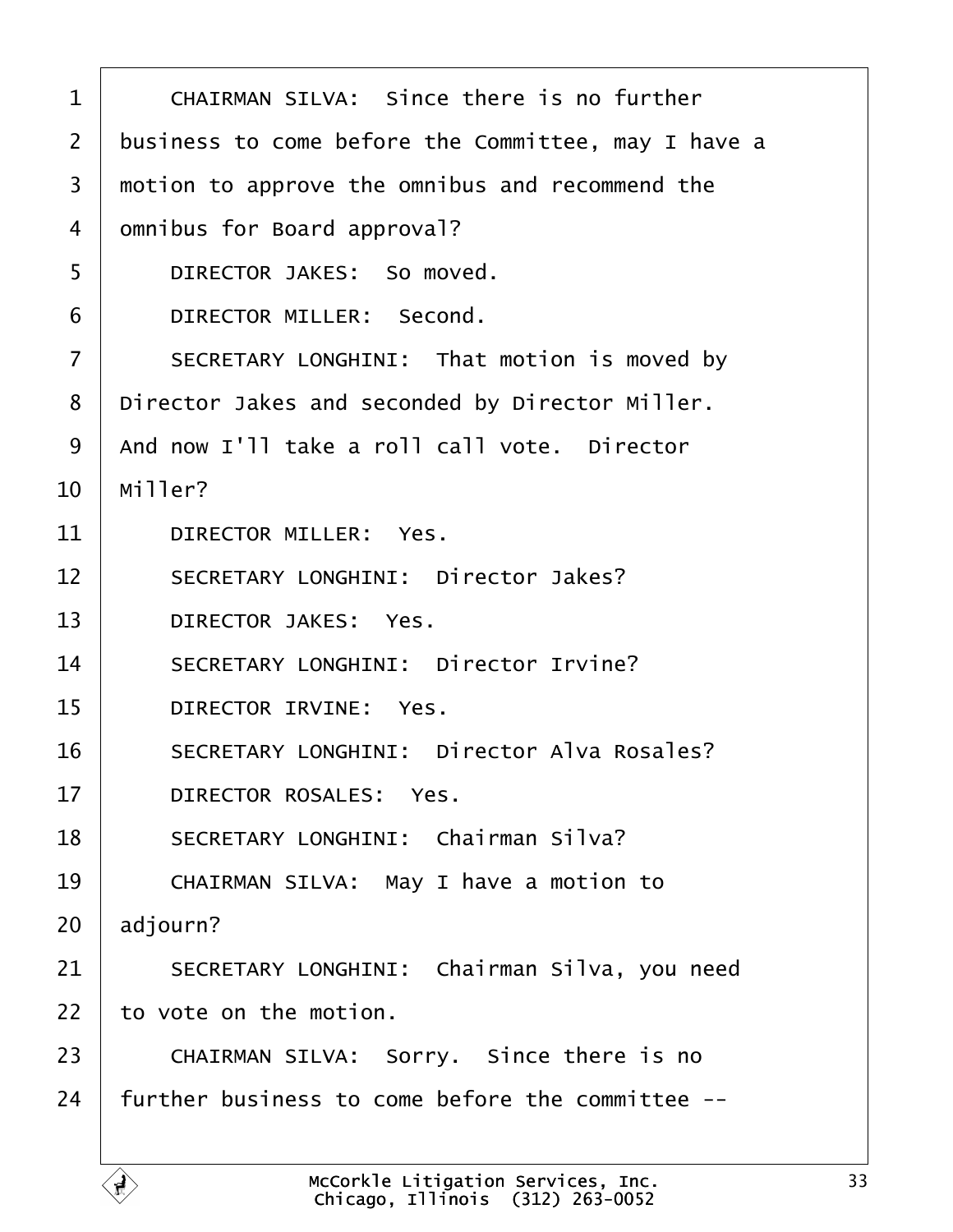<span id="page-33-0"></span>

| 1              | <b>SECRETARY LONGHINI: Chairman -- Chairman</b>   |
|----------------|---------------------------------------------------|
| $\overline{2}$ | Silva?                                            |
| 3              | <b>CHAIRMAN SILVA: Yes.</b>                       |
| $\overline{4}$ | SECRETARY LONGHINI: You vote yes on that          |
| 5              | motion to approve the omnibus? I didn't catch it. |
| 6              | Yes? Chairman Silva, just say yes.                |
| $\overline{7}$ | <b>CHAIRMAN SILVA: Yes.</b>                       |
| 8              | SECRETARY LONGHINI: Yes. Okay. We've now          |
| 9              | got. We've now got the vote -- the vote done and  |
| 10             | the motion is approved with five yes votes.       |
| 11             | Chairman, so we may proceed now to agenda number  |
| 12             | eight.                                            |
| 13             | CHAIRMAN SILVA: Finally, may I have a motion      |
| 14             | to adjourn?                                       |
| 15             | DIRECTOR JAKES: So moved.                         |
| 16             | <b>DIRECTOR MILLER: Second.</b>                   |
| 17             | SECRETARY LONGHINI: Moved and seconded the        |
| 18             | motion to adjourn. Director Miller?               |
| 19             | DIRECTOR MILLER: Yes.                             |
| 20             | <b>SECRETARY LONGHINI: Director Jakes?</b>        |
| 21             | <b>DIRECTOR JAKES: Yes.</b>                       |
| 22             | <b>SECRETARY LONGHINI: Director Irvine?</b>       |
| 23             | <b>DIRECTOR IRVINE: Yes.</b>                      |
| 24             | <b>SECRETARY LONGHINI: Director Alva Rosales?</b> |
|                |                                                   |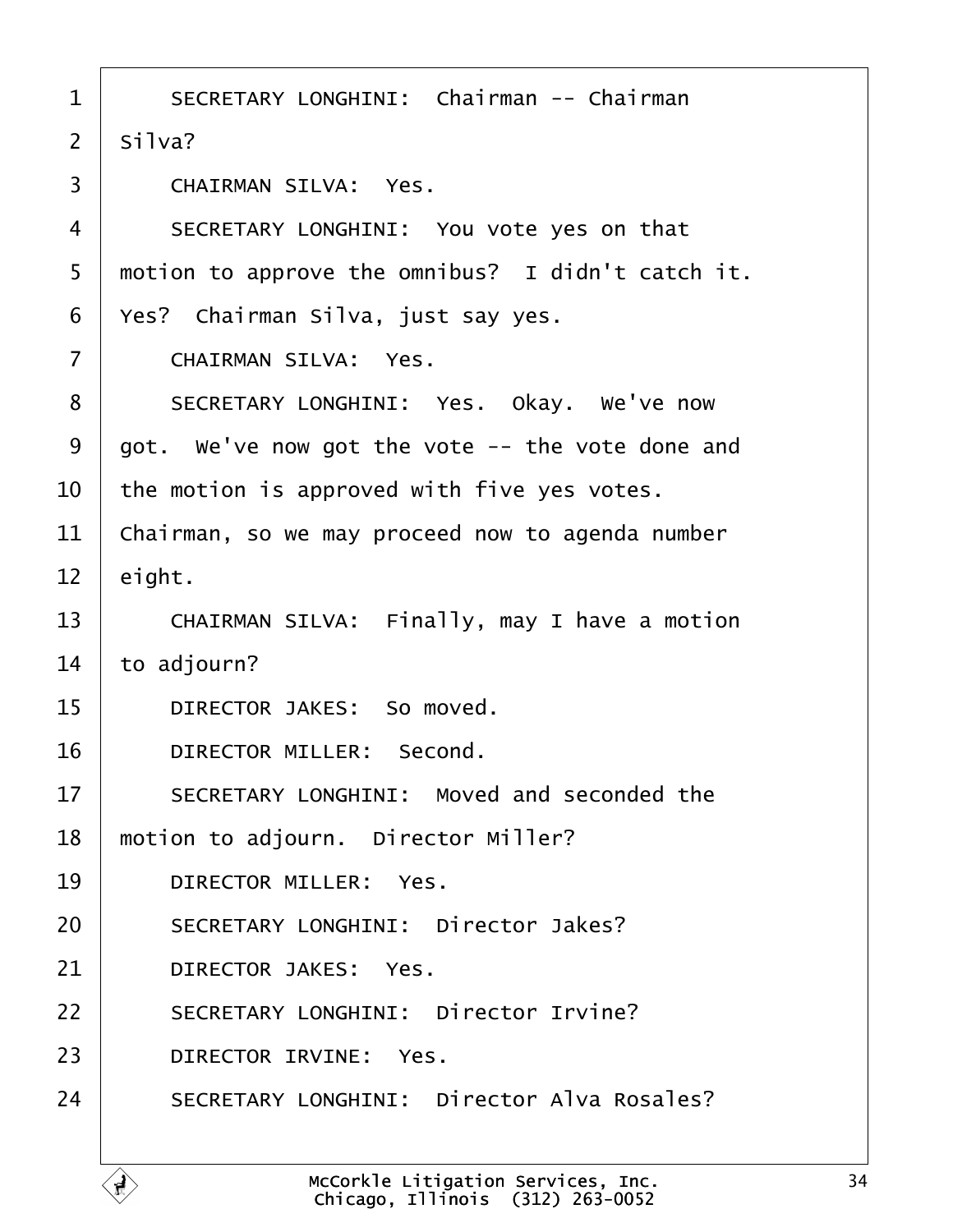<span id="page-34-0"></span>

| 1              | <b>DIRECTOR ROSALES: Yes.</b>               |
|----------------|---------------------------------------------|
| $\overline{2}$ | <b>SECRETARY LONGHINI: Chairman Silva?</b>  |
| 3              | <b>CHAIRMAN SILVA: Yes.</b>                 |
| 4              | SECRETARY LONGHINI: The motion to adjourn   |
| 5              | passes with five yes votes. We will take a  |
| 6              | five-minute break until the start of the    |
| $\overline{7}$ | December 16th CTA Board meeting. Thank you. |
| 8              | CHAIRMAN SILVA: Thank you.                  |
| 9              | (Which were all proceedings had             |
| 10             | in the above-entitled cause at              |
| 11             | this time.)                                 |
| 12             | (Whereupon, the Finance, Audit              |
| 13             | and Budget Committee Meeting                |
| 14             | adjourned at 10:05 a.m.)                    |
| 15             |                                             |
| 16             |                                             |
| 17             |                                             |
| 18             |                                             |
| 19             |                                             |
| 20             |                                             |
| 21             |                                             |
| 22             |                                             |
| 23             |                                             |
| 24             |                                             |
|                |                                             |

 $\Gamma$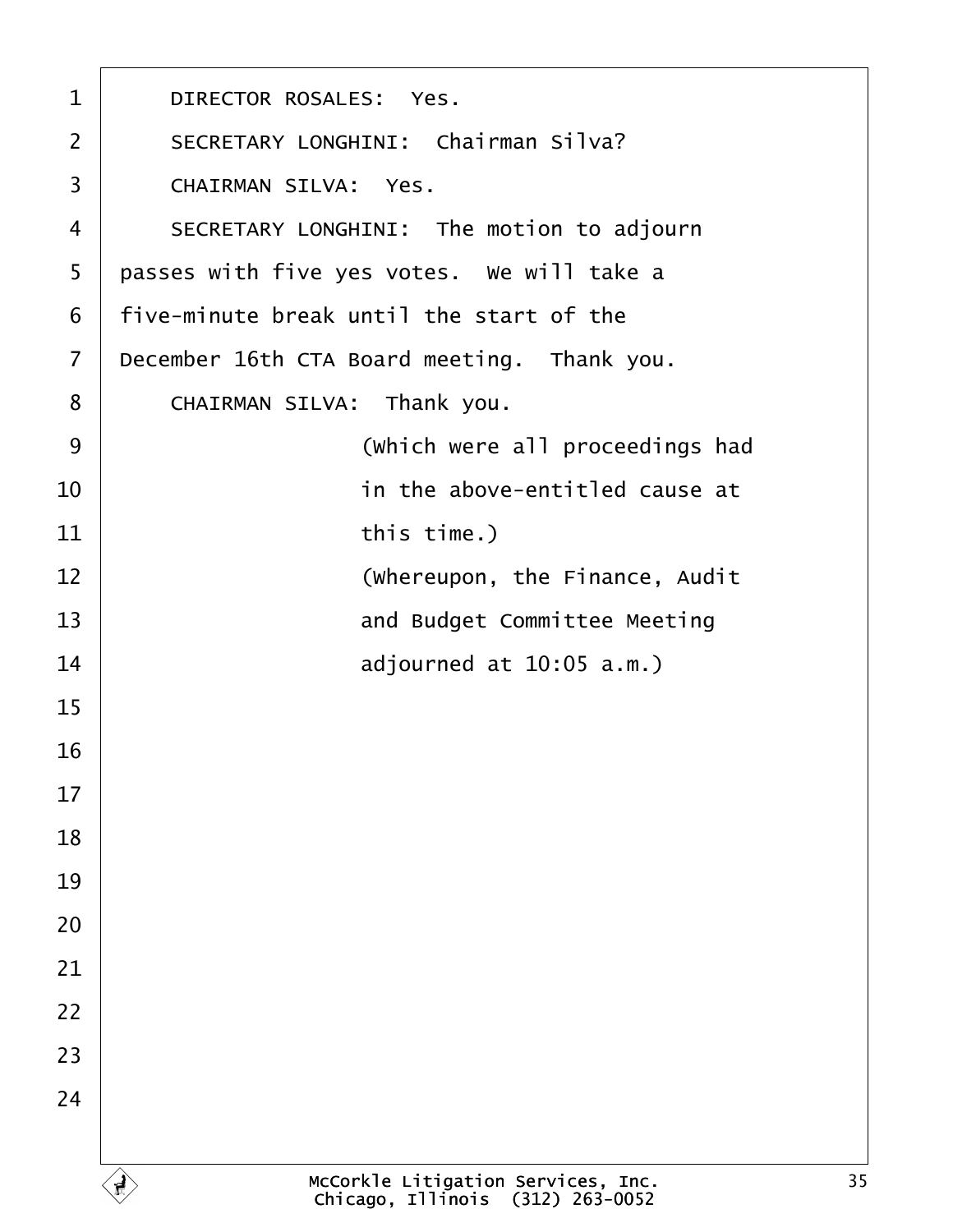| 1  | <b>STATE OF ILLINOIS</b> )                          |
|----|-----------------------------------------------------|
| 2  | $)$ SS:                                             |
| 3  | COUNTY OF COOK)                                     |
| 4  |                                                     |
| 5  | MARGARET E. MECKLENBORG, as an Officer of           |
| 6  | the Court, says that she is a Certified Shorthand   |
| 7  | Reporter doing business in the State of Illinois;   |
| 8  | that she reported in shorthand the proceedings of   |
| 9  | said meeting, and that the foregoing is a true and  |
| 10 | correct transcript of her shorthand notes so taken  |
| 11 | as aforesaid, and contains the proceedings given at |
| 12 | said meeting via videoconference.                   |
| 13 | IN TESTIMONY WHEREOF: I have hereunto set           |
| 14 | my verified digital signature this 17th day of      |
| 15 | December, 2020.                                     |
| 16 |                                                     |
| 17 |                                                     |
| 18 |                                                     |
| 19 | <b>Illinois Certified Shorthand Reporter</b>        |
| 20 |                                                     |
| 21 |                                                     |
| 22 |                                                     |
| 23 |                                                     |
| 24 |                                                     |
|    |                                                     |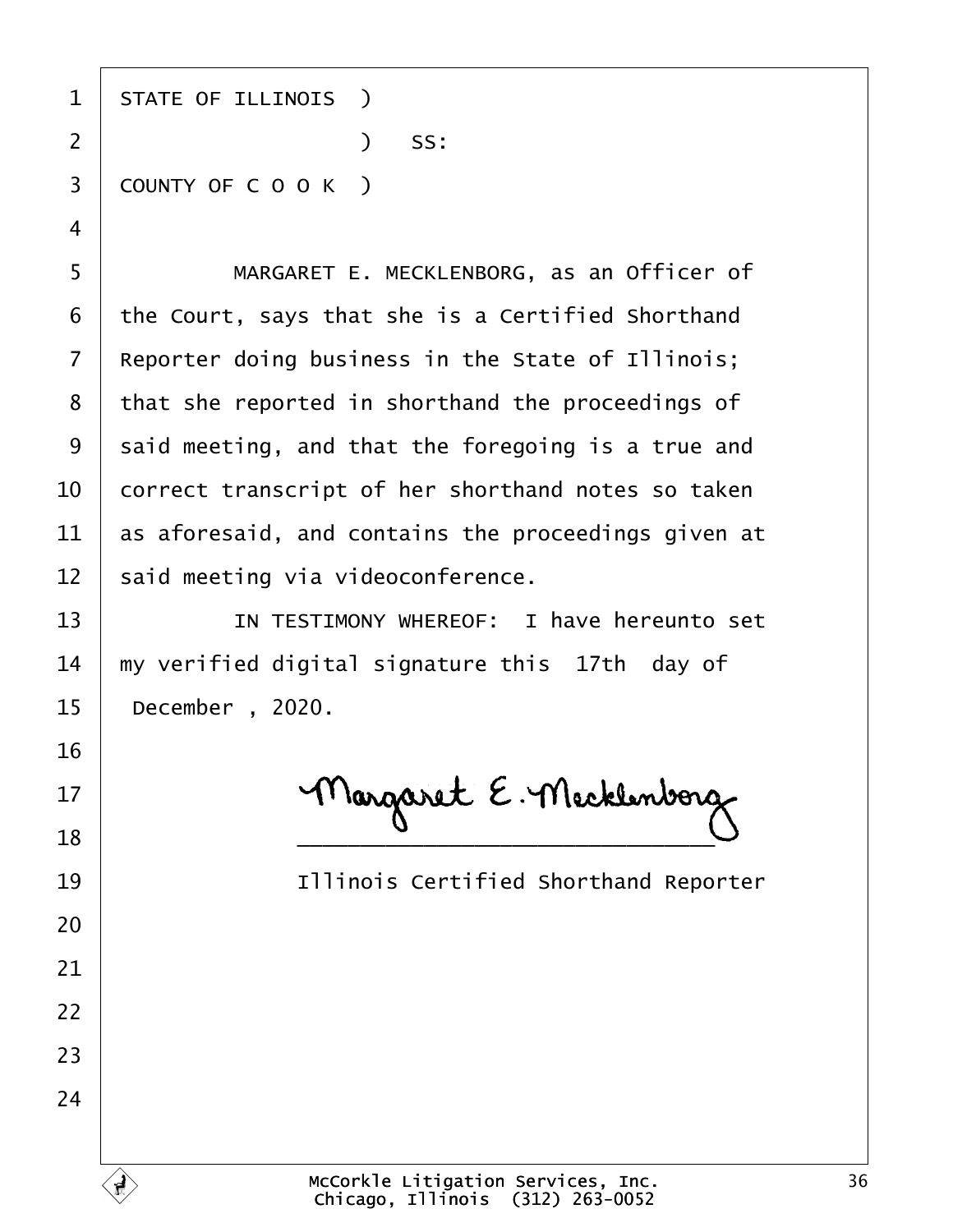\$  $$1.25$  $13:12$  $\mathbf 0$  $\mathbf 0$  $28:1$  $\mathbf{1}$ 100  $8:17$  $10:05$  $35:14$ 11,775 18:22 1100  $13:415:24$  $12$  $3.14$ 120 18:3,9,14  $12th$  $18.10$  $13<sub>th</sub>$  $3:13$  $14th$  $18.15$ 16th 3:11,19 4:9 35:7  $18<sub>th</sub>$  $5:6$ 19  $4:3$ 19-107 18:19  $\overline{2}$ 20  $21:13$  $20 - 37$  $3.22$ 2012  $20:18$ 2013 20:20 21:10 2015  $18.10$ 2018 18:15 2019  $18.19$ 2020 3:6,11,13,19 4:9 5:6 10:14 13:2,6 2020-07  $3.21$ 2021 7:6 8:5 9:6 10:9.11 12:15.22 2022 9:17 18:23 2024  $9.19$ 22  $6:17$ 22.73  $30.4$ 23 29:19 25 7:20 10:20 26  $21:12$ 

285

288

 $\overline{3}$ 

 $7:24$ 

 $6.15$ 

 $6.10$ 

6:18 7:24

310

 $31st$ 

350

37

 $\overline{\mathbf{4}}$ 

40

45

 ${\bf 5}$ 

567

**7A** 

**7B** 

817

 $9.4$ 

 $8:13$ 

 $9:30$ 

9th

 $3.3$ 

 $3:6$ 

a.m.

A1

 $A2$ 

3:3 35:14

 $27:1.3$ 

35:10

accept

 $21.5$ 

 $120$ 

 $21:8$ 

access

account

13:15

ď

accepts

accepted

 $27.1820$ 

 $8.24$ 

84.879

18:12

9

 $32.16$ 

32:24

 $5:3$ 

 $9:2$ 

 $6:6$ 

 $8:10$ 

 $6:11$ 

42.68

 $30:5$ 

 $9:3$ 

21:18,19

 $\overline{7}$ 

 $18.23$ 

accounted 13:18 achieve  $30.514$ achieved  $30 \cdot 4$  $\overline{\mathbf{3}}$ achievement  $30:9$ Act  $3.24418.23$ addition  $21:12$ additional  $16.9$ address  $3.14$ adjourn  $\overline{\mathbf{4}}$ adjourned  $35.14$ adopt  $20:12$ advantage 22:10 25:17 advertising  $25:2$ agency  $20:16$ agenda 5 12:2 17:22 20:1  $34.11$ agreement 12:13 19:1 aid  $21.14$ allowed 13:9 14:1 22:3 allowing 7:5 8:4 9:8 Alva  $4.185.1815.23$ 29:15.32:6.33:16 8  $34.24$ amend 18:20 amended 18:17 20:19 amending  $21:15$ amendment 18:1,7 20:4,12 announcements  $25:2$ applicable  $19:3$ apply  $24:8$ approach  $31:4$ A approval 18:6 19:21 26:19  $33:4$ approve  $5.7333345$ approved above-entitled  $34.10$ approximately  $6.7$ assistance  $16:7$ attendance  $3:15$ **Attorney**  $14.10226$  $3:23$ attract  $23:11$ 

**Audit** 3:9 4:4,10 35:12 **August**  $18:10$ **Authority**  $3:6,18$ **Authority's** 20:6 authorizing 18:1.7 20:4 automatically  $21:7$ avenue 10:10 13:4 15:14,19 18:4,10 25:11 average  $30:3$ award  $30:17$ 33:20 34:14,18 35:4 awarded 21:11.12 B  $R<sub>1</sub>$ 28:22 30:2 back 14:12.18 15:13.18  $16.8$ **bad**  $25:20$ balance  $8:16$ basically  $25:10$ hasis 6:19 7:16,23 8:15,17 9:3 14:14 battery  $11:11$ begin  $4-4$ **hid** 22:21 27:9.22 28:24 20:24 big 16:7 22:10 Bill 18:4.5 bit 8:8 28:5 blanket  $21:1619$ **Board** 3:5,7,10 12:5,9 15:13,18 17:17 18:11, 15 19:21 26:19 31:2 33:4 35:7 bodies  $3:234:2$ bolstered  $14.22$ boy  $28:20$ 5:5 12:6,16 17:17 break  $35.6$ bridge 6:22 8:19 10:12 **brinas**  $23:16$ 5:22 18:11,15 23:7 broader  $25.8$ budget 3:9 4:5,10 6:12,16 7:8,13,20 8:14 9:4 10:10,13 11:13  $35:13$ budgetary  $6.19$ building 18:13,14 19:2 22:5

buses  $11:4.11$ **business** 5:4 24 12:3 11 17:24 20:3.5.6.13.15.20.21  $21.4$  15 22 22:14 23:16 20 23 24:1 17 21 25:6,11 27:2,19 28:21 29:12 31:22  $33.221$ businesses 20:18,23,24 21:3,7, 24 22:5,13,15 23:5, 8,11,12 25:10,12 buvs  $9:20$ C cadre  $15:5$ calendar 10:13 call  $4.810339$ called  $22:5$ cap  $24.1$ capabilities  $23.21$ capability  $22:18$ capacity  $22.18$ capital  $22:6$ **CARES** 6:20,21 7:6 8:4,18, 23 9:1,5,9 10:6,10, 12 carry  $9:6$ carrying  $7:14$ Carter 24:12 13 14 25:19 24 26:5.13 28:5.8 30:8,22 case 14:19 catch  $34.5$ categories  $21:16$ cause  $35:10$ certification  $21.1022.13$ certified  $22:11$ chair  $12.16$ chairman 4:3,6,8,20,22,23 5:3, 4,20,21,24 10:1,15 12:1, 3, 7, 11 13:15, 19 15:2,22 17:11,13,15, 22,24 19:8,17,19 20:1.3 22:2.9.19 25:20 26:15, 17, 23 27:2,5,7,18,19 28:7, 19.21 29:10.12 31:19,21 32:5,15,17, 23 33 1 18 19 21 23 34:1,3,6,7,11,13  $35.238$ chance  $22.16$ change  $30:12$ 

changed  $3:8$ Chicago 3:6,7,10,18 12:14,21<br>15:8 18:4 chicken  $24.4$ **Chief** 6:3 12:18 18:5 city  $14.1315.8$ city-owned  $18:13$ classes  $13.16$  21 14:5 8 close  $9:11$ **Colleges** 15:8 comfortable  $10.3$ commenced  $3:2$ comment 10:19 24:24 30:2 committee 3:9 4:5,9,24 5:5 33:2,24 35:13 commodities  $9.1317$ communicate 22:23 23:5.7 community  $25:7$ company  $30:17$ compete  $22:16$ competition  $20:18$ complete  $9.15227$ component 6:21 8:19 comps  $25:1$ concerns  $3.17$ concerted  $8:2$ concludes 9:23 17:13 consent 18:20 19:5 consideration  $12.1920.11$ consistent  $13.711$ construction 21:1 28:22 consulting 29:13 31:18 continue 7:9 9:10 10:5 13:12 14:20 15:1 18:24 21:23 23:2 continuing 7:4 13:3 contract 21:2,14,20 27:1,3,4, 18.20 28:20.22.23 29:11 13 14 17 21 22.24 30:2.13 31:18. 19,22,23 32:1 contracting  $20.22$ contractor  $22.17$ contractors  $21:1$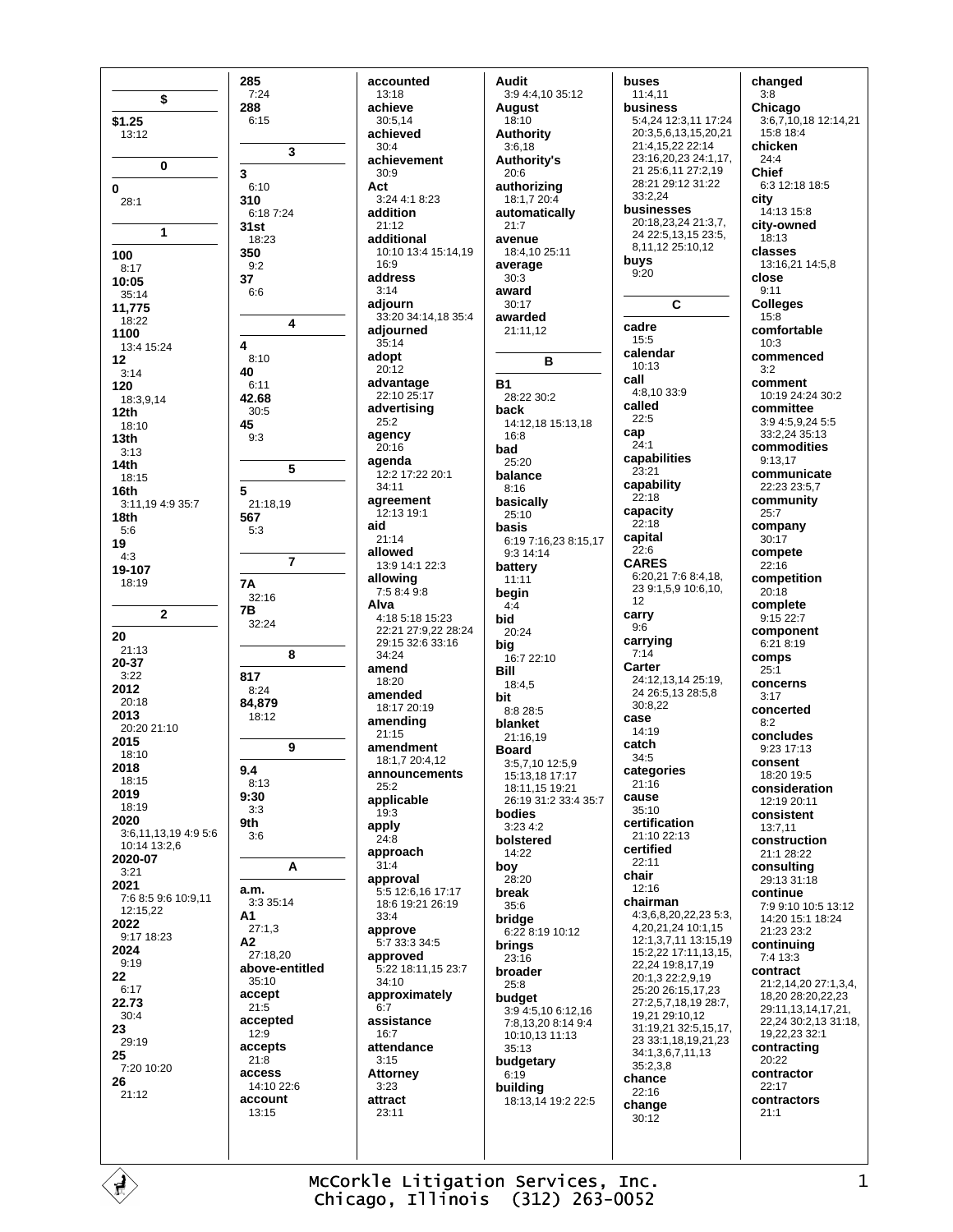contracts 20:23 21:1,11,16,17, 19,20,22 22:15 23:14,15 24:9,22 29:23 30:21,24 31:2 32:18,19 contractual 16:18 control 7:4 8:3 9:8 cost  $11.12$ Counsel  $5.1$ couple 11:7 24:14 Covid  $4:36:98:1015:16$  $22.8$ Covid-19 3:11 4:1 13:8 create 21:15 25:11 created  $6.22$ creativity 28:9 credit  $12.24$ criteria  $21:5$ critical 6:21 7:6 8:4,18 10:9 **CTA** 5:2 8:3 16:9 17:3 20:12,14,18 21:3,8, 10 22:17 23:24 24:22 25:6,9 35:7 CTA's 18:20 19:5 **CTA-OWNED**  $18.14$ current 16:6 18:20 29:18 D D<sub>1</sub> 29:13 31:18 date  $10.13$ day  $13:13$ DB  $28.1$ **DBE** 20:7,15,19 21:5,6 29:16 30:16 32:4 **DBES** 22:2 25:10 31:24 deal  $23.19$ **December** 3:6,11,19 4:9 9:11  $35:7$ declared  $3.15$ definite-quality 21:20 definite-quantity  $21:17$ definition  $21:7$ department  $8:3$ depending  $14:6$ desire  $25:5$ 

É

developing  $17:1$ development  $18.924.17$ diesel  $11:10$ difficult 10:22 **Director** 4.12 14 15 16 17 18 19 20 5 8 9 12 13 14, 15, 16, 17, 18, 19 10:16 18 11:14 17 19,20,21,22,23 15:23,24 16:11,12, 13, 14, 15, 18 17: 7, 8, 10,18,19 19:9,10,11, 12, 13, 14, 15, 16, 22, 23 20:10 22:21,22 23:10,18 24:10,11 25:14,23 26:3,5,6,8, 9,10,11,12,20,21,23 27:9,10,11,12,13,14, 15 16 22 24 28 9 11 12, 13, 14, 15, 17, 24  $29:2.3.4.5.6.7.8.15$ 16 30:1.8.19 31:5.7. 9 10 11 12 13 32 7 8,9,10,11,12,13,20, 21 22 23 33 5 6 8 9 11, 12, 13, 14, 15, 16, 17 34:15,16,18,19, 20,21,22,23,24 35:1 **Directors** 5:11 17:21 20:9 disadvantage  $21:6$ disadvantaged 20:6.14 disaster  $3:13$ **Ditto**  $26:9$ diversity 20:10 23:6  $\log$  $29.11$ dollar  $21:13$ dollars 6:6.18 7:6.13.21 8:5. 11, 13, 14, 18 9: 1, 2, 9 21:12.18.19 doors  $23.23$ drag  $Q \cdot R$ drawn  $Q·1$ draws  $8.24$ due 3:11 6:8 13:8 duplicate  $30:20.23$ E **Ecomat**  $28:1$ effect  $6.9$ effective 30:19 effort  $8:2$ efforts  $30:10$ egg  $24:5$ 

electric  $11:11$ electrical  $11.4$ electronically  $4:2$ element 20:17 eleven  $12.24$ eligible  $12:24$ emergency  $3:14$ encourage 21:24 22:12 end  $7.118.12$ engage  $25:12$ engineering  $21:13$ enroll  $13:9$ enterprise  $20.5715212123$ enterprises  $21:4$ entire  $13.810$ entities  $24.9$ equipment  $27:3$ essentially  $7.17$ established 20:21 estate  $8:11$ evaluating 15:17 17:6 eventually 16:19 evidence  $14.16$ evolved  $14:6$ excited 16:3.10 executive  $3.2122$ expansion  $25.15$ expect 13:6 14:20 15:18 expectation 9:5 30:16 expenses 7:2,4,7,11,15,198:3 9:8 10:20 19:1,3 experience  $24.67$ experimental  $12:12$ expressed 13:3 15:20 extended 3:21 17:4 extending 11:1 18:22 extension  $12.2029.19$ F facilitate  $20.17$ fact 14:17.22 22:4 24:20

 $30.24$ fair  $14:2$ fall  $13.26$ fare  $6.1415$ farebox  $6.5$ Farpoint  $18:8$ favorable  $7:8,11,13$ feasible  $3.16$ feat  $10:21$ feather  $23.24$ February 18:15 federal 20:13 feed  $16:21$ feel  $10:3$ fees  $19:4$ feet 18:12,22 fifty  $3:16$ final  $31:21$ **Finally**  $34:13$ finance 3:9 4:4,10 6:1 12:8  $35:12$ **Financial** 6:3 12:18 find  $22:6.7$ **Fine** 6:1 2 10:5 11:9 16 12:17 13:17,22 15:4  $16.21719$ finished 26:24 firms 21:6.8.14 22:6.7 23:3 15 16 24:7 five-minute 35:6 flat  $7:17$ floors  $18.13$ focus  $30:10$ folks  $14:2$ foothold  $8.9$ format  $3:8$ forward 9:21.25:13.30:24 foster  $20:20$ found 14:23 28:2 Freedom  $3.24$ fuel 7:9.17 9:13.15.20 full-time --- ------<br>13:12.24 14:3 15:6

funding  $6:20.21$  7:1 8:7,18, 22 9:1.6 10:6.8.10. 12.23 funds  $20.14$ future  $9:16$ G G<sub>1</sub> 31:22 gap  $8:19$ gaps  $6:22$ gas 9:14,15,21 gender  $20.17$ general 3:23 5:1 25:5 girl  $31:20$ giving  $6:3\overline{13}:19\overline{25}:16$ glad 9:24 13:13 goal 29:24 30:4,9 32:4 goals 29:22.30:11 good 3:4 4:6.7 6:2 7:3 12:18 16:1 18:6 20:9 25:21,22 26:6,12,13  $28.10$ government  $22.3$ Governor  $3:12.20$ graduate  $12.22$ great 10:19,21 11:14,15 17:7 24:10 25:14,18 26:3 30:5 31:5,21 Greg<br>11:19 24:12 28:14  $31:11$ Gregory  $3:5$ quidance  $3.23$  $\mathbf{H}$ half  $7.128.13$ happy 19:6 22:1 headquarters  $5.2$ health  $3:17$ helped  $22.7$ helps 7:21 22:5,17 25:8 hold  $31:15$ hours  $12:24$ huge 23:19 24:3

 $\mathbf{I}$ identify  $21:2,21$ **Illinois** 3:12,20,22 12:14,20  $18:4$ in-person  $3:15$ Inaudible  $13:11$ include 20:16.19 included  $11:5$ includes  $11:6$ includina  $19.2$ inclusion  $21:22$ increase 21:18 22:17.22 23:4 increasing 23:13 individual  $30.16$ Information  $3.24$ Infrastructure 18:5 inguiring  $15:11$ **Intended**  $30.14$ interest 13:3 15:20 **Irvine** 4:16 17 5:16 17 11:17,19 16:12,13 19:11 12 24:11 26:5 6 10 27:11 12 28:11 12 29:3.4 31:7.9 32:8,9 33:14,15  $34.2223$ issued 3:8,12 13:5 item  $12:2.5$  17:16.23  $19.20.20.2.26.19$  $\mathbf{I}$ J.B.  $3:12.20$ **Jakes** 4:14.15 5:8.11.14.15 11:20.21 16:14.15. 18 17:7.18.21 19:13. 14 22 26 8 9 20 23 27:13 14 28:13 14 29:5.6 31:10.11 32:10.11.20.22 33:5 8,12,13 34:15,20,21 January 18:23 Jeremy  $6:1.2$  12:15.17 16:15  $17.7$ job 7:4 17:7 26:12.13  $30:5$ **JP** 25:11 30:22 JP's  $24.16$ Juanpablo 20:7,10 23:19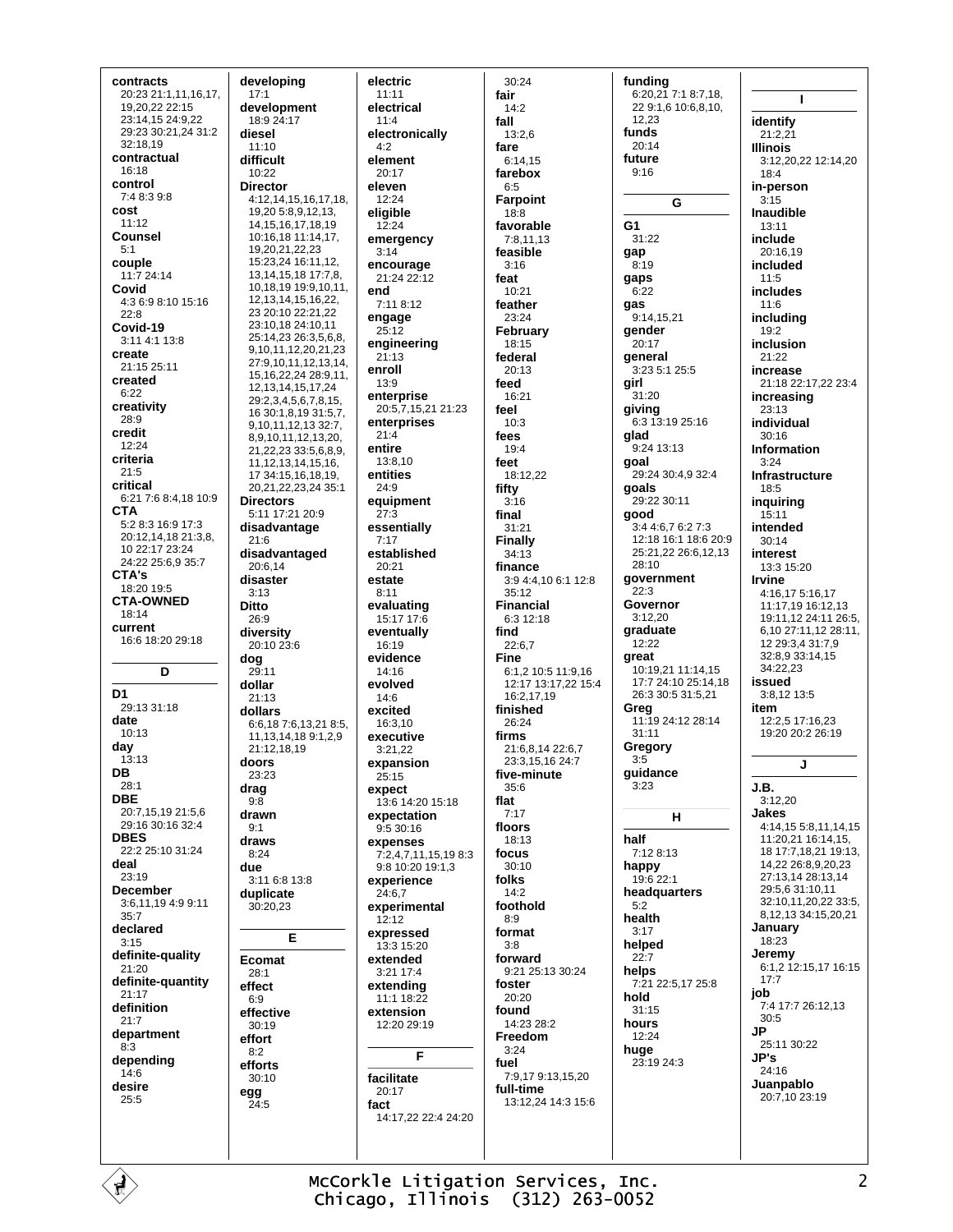K Karen  $5:2$ kind 14:5,16 16:24 24:7  $27:7$ kinds  $24:2$ **Kudos** 28:3  $\mathbf{L}$ labor 7:7,16 27:3 laboratory  $14:9$ Lake large  $15:521:1$ larger  $24:8$ latest  $18.18$ lease 18:11 19:1 leave 26:18 32:18 libraries  $14.10$ licensing 31:23 32:1 light 3:16 16:5 24:24 limit 21:16 23:13 **limits**  $21:18$ **lines** 6:14 8:16 11:13  $11C$ 18:2.8.9.12.16 loans  $22:3$ located  $18:39$ lock  $9:16$ locked  $9:19$ long  $23.22$ longer 16:20 17:1,6 Longhini  $3:4.54:7.12.14.16$ 18,20,23 5:10,14,16, 18.20.22 10:16 11:17.20.22.24 12:7 15:23 16:12.14 17:8. 11,20 19:9,11,13,15, 17.24 22:21 24:11. 13 26:4,8,11,15,22 27:5,9,11,13,15,17, 22 28:11, 13, 15, 18, 24 29:3,5,7,9,15 30:7 31:7,10,12,14 32:6,8,10,12,14,22 33:7,12,14,16,18,21 34:1,4,8,17,20,22,24  $35.24$ looked  $11.3$ lot  $15.16$ 

Ė

M made 23:4 30:12 maintenance  $31.23$ make 10:2,4 24:15 25:24 management  $23:6$ marry  $24.16$ materials 7:9.17 27:3 matter 12:1 17:14 19:18 29:10 31:15 **Mckone**  $20.7$ means  $3:17$ mechanism  $20.19$ meeting 3:10 4:2,5,9 35:7,13 meetings  $3:8,18,24$ members  $4.24$ mentioned  $7:18$ messaging  $25:9$ **Metra**  $21.9$ **MID-CON** 30:3.13.17 Miller 4:12 13 5:9 11 12 13 11:22,23 17:8,10,19, 21 19:15.16.23 26:11 12 21 23 27:15,16 28:16,17 29:7,8 31:12,13 32:12.13.21.23 33:6. 8,10,11 34:16,18,19 million 6:6.10.11.15.17.18 7:13,20 8:10,12,13, 14.17.24 9:2 10:21 21:12 13 18 19 minority  $25.9$ minority-owned  $25:3$ minutes  $5.512$ moment 6:20.24 month 6:11 7:3,12 8:13 9:4,  $23$ months 6:88:9 **Mooney** 18:4.5 morning 3:4 4:6,7 6:2 12:18  $18.620.9$ morph  $16.20$ motion 5:6.11.22 33:3.7.19. 22 34:5.10.13.18  $35.4$ move  $5:109:2110:10$  $12:10$ 

moved 5:8 17:18,20 19:22, 24 26:20.22 32:20. 22 33:5,7 34:15,17 multiple  $18.18$ N natural  $9.141520$ needing  $14:17$ negative net-net neutral  $20:17$ **Nevermind**  $31.16$ newer 29:20.21  $25:20.21.22$ newspapers non-farehox  $6.1016$  $18:3914$ notice  $3.815.11$ novating  $11:12$ novation  $11:10$ **November** 3:13 5:6 9:11 18:19 number 12:2,10 13:7 14:2 16:1,3 18:18 20:2 27:1 28:22 29:13 31:1,20,22 32:16,24  $34.11$ numbers 6:13 11:3  $\Omega$ obtain occurring October 6:49 12 7:37 12 Office **Officer** 6:2.3 10:5 11:9.16 12.17 18 13:17 22  $15.416.21719$ omnibus 12:5 17:16 19:20 26:19 32:19 33:3,4 .<br>23:23 Opening opens operate .<br>20:14

 $7.24$ 

 $7:23$ 

news

 $25:3$ 

nicely

**North** 

 $19.5$ 

 $3.18$ 

 $9.24$ 

 $3:7$ 

offset

 $7:21$ 

 $34:5$ 

 $3:24$ 

 $24.1$ 

open

24:17

operating  $19:3$ opportunistic  $9.20$ opportunities 20:22 23:12 24:2 25:16 32:3 opportunity 23:15 24:5,19 opt  $13.2314.2$ order 3:21,22 4:8 5:4,24 12:3,11 15:14,19 17:24 20:3 27:2,19 28:21 29:12 30:11, 12 16 31:21 order-based  $21.1320.22$ ordinance 12:10.19 18:1.7.18  $20:4$ ordinances  $26:24$ original  $30:10$ outbreak  $8:9$ outer  $9.22$ outline 7:2 8:6 outlined  $6.23$ outreach 22:24 23:2 overview  $6.4$ owner 23:20 24:1 owner's  $21:6$ P **PACE**  $21.9$ pandemic 3:11 4:1 14:1,20  $16.6$ paperwork  $22:7$ part 9:4 13:23 24:20 30:9 part-time 12:14,21,23 13:5,24 14:4,15 15:7,10 participants 14:3 15:5 participate 15:15 22:1 participated  $13:1$ participating 14:23 16:22 participation 14:15 20:20 29:17. 18 31 24 pass 6:5.14 12:12 13:19 passes  $35.5$ people 3:16 13:20 24:21 25:4.16 percent 9:3 28:2 29:19 performer  $7.10$ 

performers  $7:18$ period  $14.6$ nerks 24:20 nilot 12:21,22 13:2,4,11, 24 14:4 15:12 16:23  $17.2$ pilots 15:6 place 3:19 12:5,8 17:16 19:20 22:23 24:18 26:18 30:14 32:4,19 places  $26.1$ placing 29:21 plan  $15:3$ planning 29:13 30:23 point  $25:7$ noints 24:14 policy  $30.13$ population  $13:11$ nortion  $7.22910$ portions  $21:2$ positive  $10.21$ post-covid  $17 - 5$ power 7:9,17 9:13,18 11:3, 4.11 prepare  $24.21$ present 4:19,24 12:19 20:11 presentation  $24.16$ **President** 24:12,13,14 25:19, 24 26:4.13 28:5.8  $30.822$ prevents  $4:3$ Prieto 20:8.9.10 22:4.12.20 23:2.13 24:4 26:7 29:18 30:6 32:1 prime 21:1 22:16 23:15,22 24:3,23 primes  $20.24$ prior 19:5 **Pritzker**  $3:12$ **Pritzker's**  $3:20$ proceed 5:3,23 12:2 17:22 20:1 26:24 27:18 28:20 29:11 31:19 32:15.24 34:11 proceedings  $3.2.35.9$ process  $9:14$ 

processes  $9:16$ proclamation  $3:13.15$ procurement  $29.20$ program 12:13,21,22 13:8,12, 23 14:3,15,24 15:6, 7,15,21 16:5,16 20:57 13 15 19 21 21:15 23 22:5 14 23:3.17 24:7.17.20  $25:4.1330.18$ programs 15:10 20:10 24:21  $25:13$ property  $18:39$ proportionate  $19.2$ provide  $20.22$ providing  $16.9$ provisions  $31:3$ **PTF**  $8.11$ public 3:17.18.23 4:2 7:1 8:6,21 10:8,23 24:22 purchase  $9:13$ purchasing  $9:22$ pushing 28:6 put  $30:13$ Q qualified  $21.8$ question 11:2 27:18 28:23 questions 9:24 10:17,18 11:18, 19,21,23 12:1,4 13:13 15:24 16:13 17:9 10 12 13 16 19:7.8.10.12.14.16. 18 20 22:1 24:15 26:5.6.9.12.14.16.18 27:5.8.10.12.14.16. 21 28:12,14,17,19 29:1,2,4,6,8,10,14 30:7 31:8.9.11.13. 15, 18 32: 7, 9, 11, 13, 15.18 auick  $11:2$ quorum 4:23  $\overline{\mathsf{R}}$ race  $20:17$ Racine 18:2,4,8,10,12,14, 16 19 23 19:4 reach 21:23 ready  $4.4$ real  $8:11$ 

McCorkle Litigation Services, Inc. Chicago, Illinois (312) 263-0052